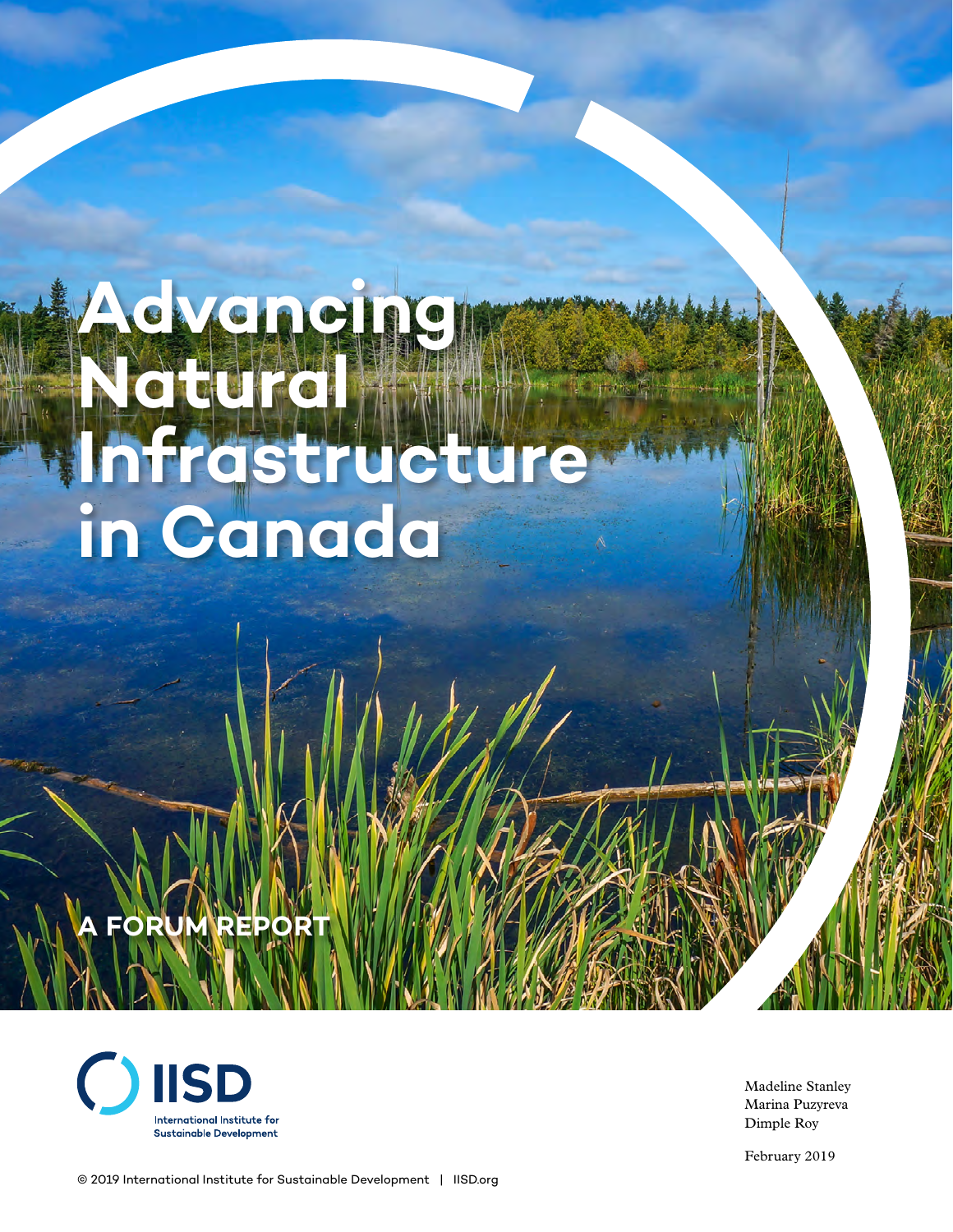© 2019 International Institute for Sustainable Development Published by the International Institute for Sustainable Development

#### **International Institute for Sustainable Development**

The International Institute for Sustainable Development (IISD) is an independent think tank championing sustainable solutions to 21st–century problems. Our mission is to promote human development and environmental sustainability. We do this through research, analysis and knowledge products that support sound policymaking. Our big-picture view allows us to address the root causes of some of the greatest challenges facing our planet today: ecological destruction, social exclusion, unfair laws and economic rules, a changing climate. IISD's staff of over 120 people, plus over 50 associates and 100 consultants, come from across the globe and from many disciplines. Our work affects lives in nearly 100 countries. Part scientist, part strategist—IISD delivers the knowledge to act.

IISD is registered as a charitable organization in Canada and has  $501(c)(3)$  status in the United States. IISD receives core operating support from the Province of Manitoba and project funding from numerous governments inside and outside Canada, United Nations agencies, foundations, the private sector and individuals.

#### **Insurance Bureau of Canada**

Established in 1964, Insurance Bureau of Canada (IBC) is the national industry association representing Canada's private home, auto and business insurers. Its member companies represent 90 per cent of the Canadian P&C insurance market. IBC works on a number of fronts to increase public understanding of home, auto and business insurance. To learn more about IBC, visit [www.ibc.ca](http://www.ibc.ca).

#### **ALUS Canada**

ALUS Canada, A Weston Family Initiative, is a national charitable organization that works with farmers and ranchers to establish and maintain green infrastructure projects that produce ecosystem services for Canadian communities. There are currently more than 18,500 acres enrolled in the ALUS program by 575 participants, from 21 communities in five provinces, and the program is rapidly expanding. To learn more about ALUS Canada, visit [www.ALUS.ca](http://www.ALUS.ca).

#### **Advancing Natural Infrastructure in Canada**

February 2019 Written by Madeline Stanley, Marina Puzyreva and Dimple Roy.

This forum was planned and implemented with the help of a steering committee comprising Lara Ellis (ALUS Canada), Tim Sopuck (Manitoba Habitat Heritage Corporation), Natalia Moudrak (Intact Centre for Climate Adaptation), Craig Stewart (Insurance Bureau of Canada), David McLaughlin (IISD) and Dimple Roy (IISD).

**Citation:** Stanley, M., Puzyreva, M., & Roy, D. (2019). *Advancing Natural Infrastructure in Canada: A forum report*. Winnipeg: International Institute for Sustainable Development.

#### **Head Office**

111 Lombard Avenue, Suite 325 Winnipeg, Manitoba Canada R3B 0T4

**Tel:** +1 (204) 958-7700 **Website:** <www.iisd.org> **Twitter:** @IISD\_news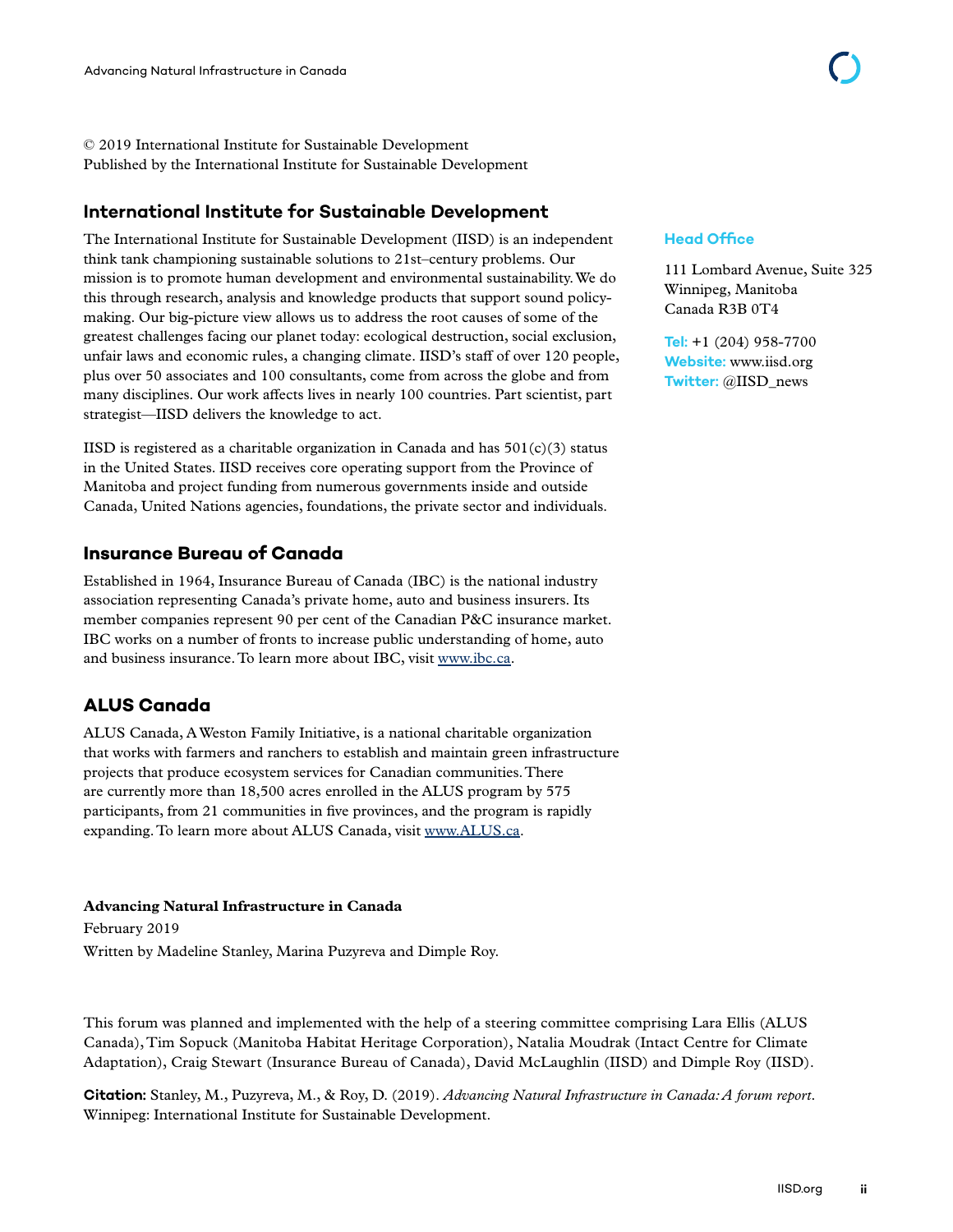# **Executive Summary**

In Canada and globally, there is growing use of natural infrastructure (NI) to address increasing risks related to climate change and to meet pressing environmental and economic needs. A recent report on *Combating Canada's Rising Flood Costs* by the Intact Centre on Climate Adaptation, IISD and the IBC shows that NI projects across the country demonstrate value for money in providing critical benefits to local communities and broader societal needs (Moudrak, Feltmate, Venema, & Osman, 2018).

*Infrastructure Canada (2018c) defines NI as "the use of natural resources such as plants, soil and wetlands to reduce or mitigate the impacts of climate change or natural hazards." Others define NI as natural systems that are activity managed to provide infrastructure outcomes and benefits (Adapted from ICF, 2018).* 

On November 14, 2018, IISD, along with IBC and ALUS Canada, convened the **Advancing Natural Infrastructure in Canada** forum in Winnipeg. This forum brought together experts in related fields from across the country to discuss how Canada can use NI to build more resilient cities, towns and landscape in the face of increasing climate uncertainty.<sup>1</sup>

The day-long forum was divided into three main sessions, with presentations and discussions related to (i) understanding the importance of NI in the context of increasing infrastructure needs and impacts of climate change; (ii) discussing existing and innovative financing for NI; and (iii) understanding some opportunities and barriers to implementing NI projects in Canada.

<sup>&</sup>lt;sup>1</sup> Additional information on the Advancing Natural Infrastructure in Canada forum can be found on IISD's website at [https://www.iisd.org/event/advancing-natural](https://www.iisd.org/event/advancing-natural-infrastructure)[infrastructure](https://www.iisd.org/event/advancing-natural-infrastructure)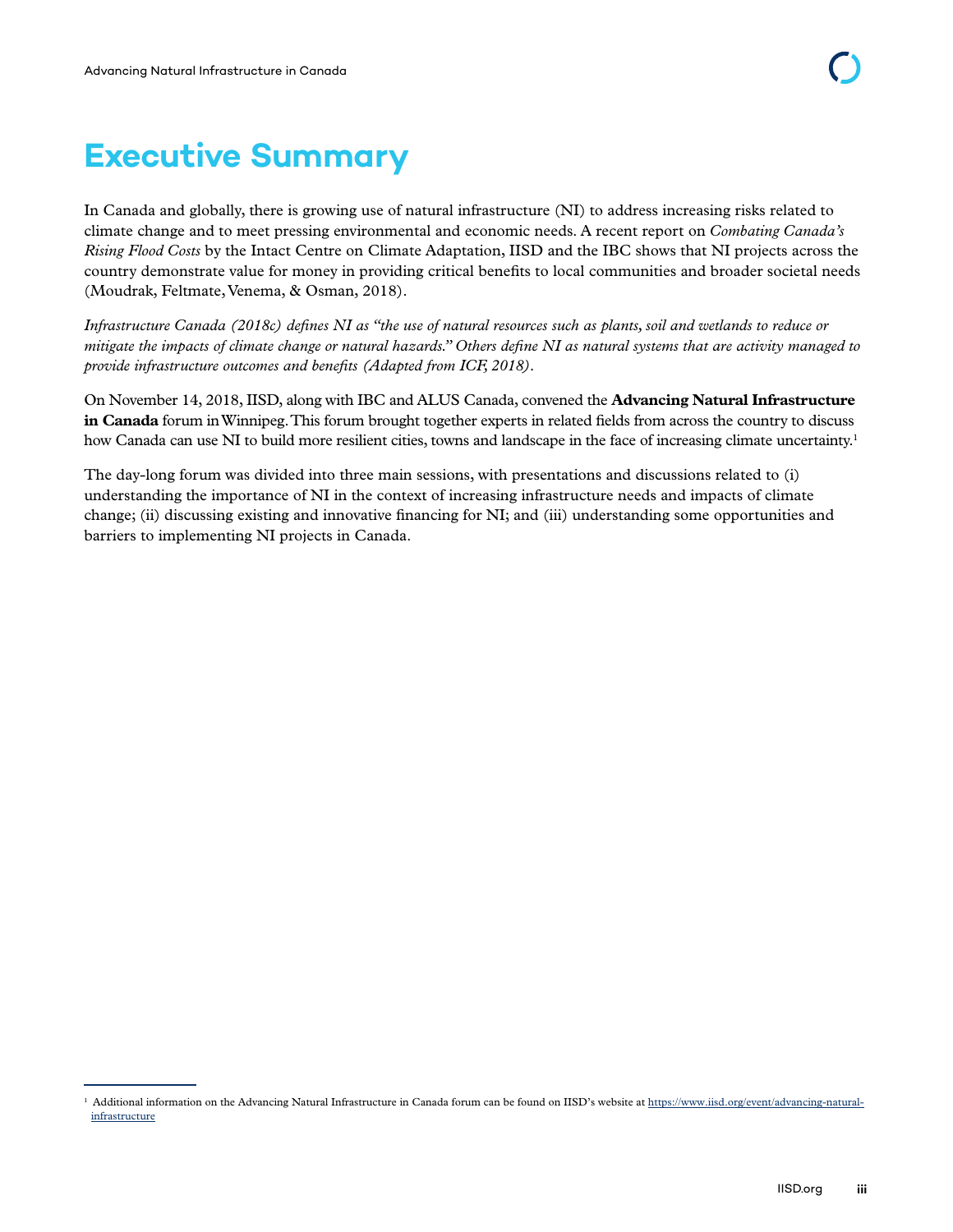#### **Table 1. Key Insights from the Forum** Ŷ.

| <b>Audience</b>                                        | <b>Key Insights and Recommendations</b>                                                                                                                                                                                                                                                                                                                                                                                                                                                                                                                                                                |
|--------------------------------------------------------|--------------------------------------------------------------------------------------------------------------------------------------------------------------------------------------------------------------------------------------------------------------------------------------------------------------------------------------------------------------------------------------------------------------------------------------------------------------------------------------------------------------------------------------------------------------------------------------------------------|
| <b>Federal and</b><br><b>Provincial</b><br>Governments | Insurance costs due to extreme weather events, particularly floods, are rising exponentially,<br>becoming increasing unviable; average costs for property and casualty insurance went up<br>from CAD 405 million annually between 1983 and 2008 to CAD 1.8 billion between 2009<br>and 2017. NI is emerging as a cost-efficient means of reducing risks to extreme events<br>(Moudrak et al., 2018).                                                                                                                                                                                                   |
|                                                        | Current federal programs such as the Investing in Canada Infrastructure Program (ICIP)<br>and the Disaster Mitigation and Adaptation Fund (DMAF) have some practical barriers to<br>uptake.                                                                                                                                                                                                                                                                                                                                                                                                            |
|                                                        | ICIP: Eligible projects target infrastructure that support public benefit and use, including<br>NI. Provinces and territories, non-for-profit and for-profit entities, municipalities and<br>Indigenous communities are eligible to receive funding, however, private land-owners<br>are not eligible recipients. Projects on private lands can be eligible but are assessed on a<br>case-by-case basis. Funds only support capital infrastructure projects, excluding funds for<br>ongoing operating costs, meaning necessary maintenance of natural systems as part of an<br>NI project is excluded. |
|                                                        | DMAF: Land acquisition is allowed under specific conditions, although easements are<br>excluded. The minimum threshold of CAD 20 million precludes smaller NI projects with<br>potentially high impacts.                                                                                                                                                                                                                                                                                                                                                                                               |
|                                                        | Based on the strong interest in NI programming, develop dedicated programs to fund and<br>support NI projects, acknowledging their value and potential for achieving community,<br>environmental and federal priorities.                                                                                                                                                                                                                                                                                                                                                                               |
|                                                        | Governments should consider green bonds to finance NI projects, ensuring that proposals<br>and the approved project meet overall outcomes such as improved water supply, flood<br>mitigation, waste management, etc. <sup>2</sup>                                                                                                                                                                                                                                                                                                                                                                      |
|                                                        | Allow natural asset accounting in the Public Sector Accounting Handbook, <sup>3</sup> in turn allowing<br>NI projects to be formally considered in municipal infrastructure planning, operations and<br>maintenance.                                                                                                                                                                                                                                                                                                                                                                                   |
| Municipal<br>and Local<br>Governments                  | Municipalities own the bulk of core infrastructure assets that provide Canadians with key<br>services; according to the Canadian Infrastructure Report Card, one third of our municipal<br>infrastructure is in fair, poor, or very poor condition (Canadian Construction Association,<br>Canadian Public Works Association, Canadian Society for Civil Engineering, & Federation of<br>Canadian Municipalities, 2016). NI projects should actively be considered as cost-effective<br>alternatives to built infrastructure.                                                                           |
|                                                        | Decision-makers need to understand how NI can cost-efficiently and effectively<br>complement or replace built infrastructure projects to meet specific local service<br>requirements. They must collaborate with experts on developing guidance on how NI can<br>meet municipal needs and services, including water storage and treatment, delivery,<br>wastewater treatment and flood mitigation, as well as on asset management, accounting<br>and NI financing.                                                                                                                                     |
|                                                        | Include economic value of natural assets on financial position statements to support<br>sustainable asset management, as well as natural asset maintenance.                                                                                                                                                                                                                                                                                                                                                                                                                                            |

<sup>&</sup>lt;sup>2</sup> The Government of Ontario has successfully launched four green bond issues to date for approved government-led projects falling under forestry, agriculture and land management, and climate adaptation.

<sup>&</sup>lt;sup>3</sup> The Public Sector Accounting (PSA) Handbook that guides public services accountants only allows the inclusion of purchased natural assets where they meet certain criteria.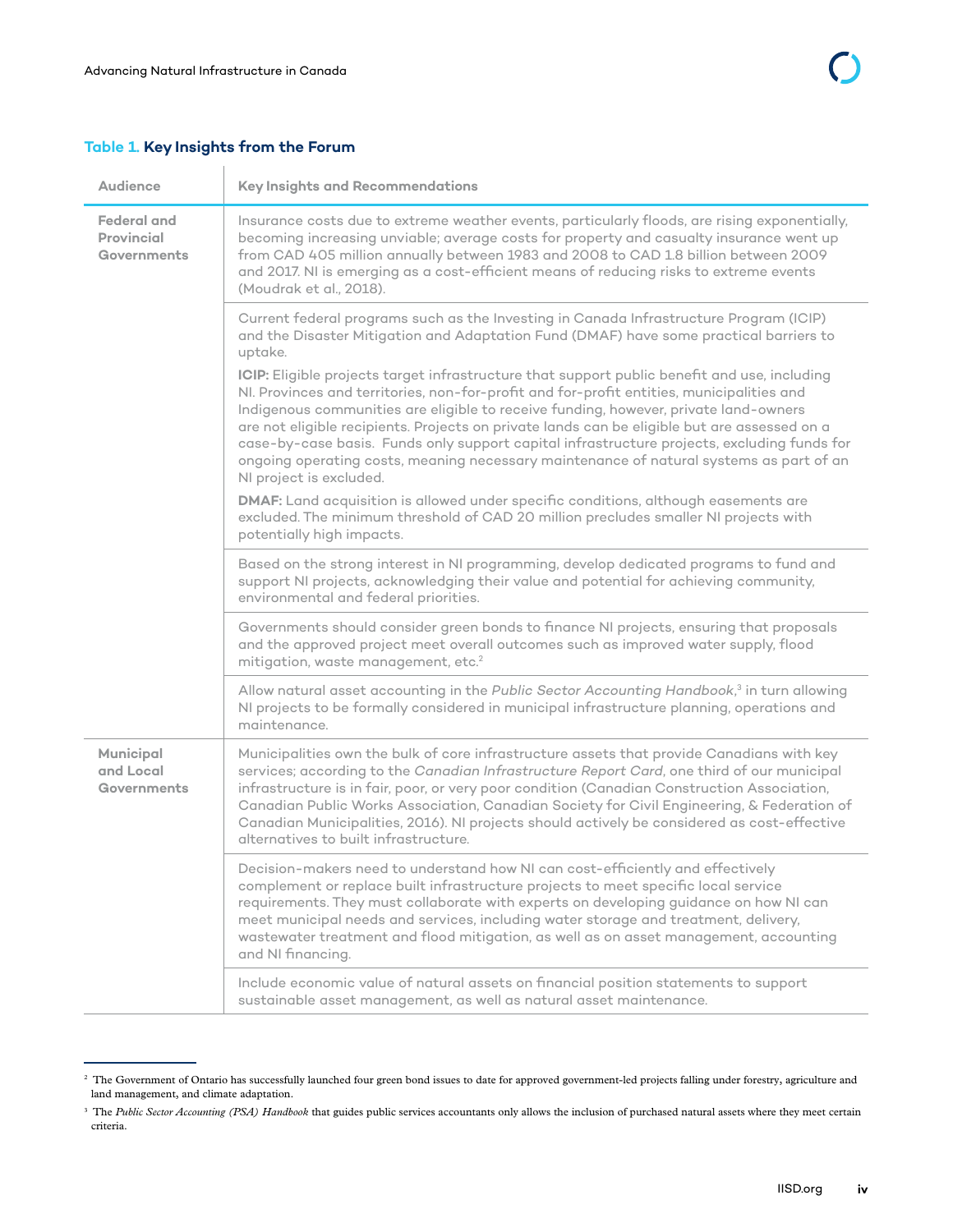| Audience                                                                                                       | <b>Key Insights and Recommendations</b>                                                                                                                                                                                                                                                        |
|----------------------------------------------------------------------------------------------------------------|------------------------------------------------------------------------------------------------------------------------------------------------------------------------------------------------------------------------------------------------------------------------------------------------|
| <b>Banks and</b><br>Insurance<br><b>Agencies</b>                                                               | Clarify specific needs for green bonds that can be adapted for NI-related bonds and other<br>financing mechanisms. This includes providing guidance on developing a credible business<br>case for NI projects to enable their inclusion in private investment mechanisms.                      |
|                                                                                                                | Identify key performance metrics that are critical for private sector financing. Work with<br>conservation groups to formalize some of these metrics.                                                                                                                                          |
|                                                                                                                | Identify the limitations of private sector financing as they relate to NI projects, such as<br>space and time lags in achieving benefits.                                                                                                                                                      |
|                                                                                                                | Highlight how insurance-linked resilience bonds can be applied to NI projects based on<br>reduced risk to floods and other disasters.                                                                                                                                                          |
| Implementation<br><b>Agencies</b><br>(planners,<br>watershed<br>groups, non-<br>governmental<br>organizations) | Collaborate with conservation experts and others to prioritize NI projects that can meet<br>regional- and watershed-level service needs.                                                                                                                                                       |
|                                                                                                                | Provide clear, context-specific cost-benefit analyses related to improving the uptake of NI<br>projects across the country.                                                                                                                                                                    |
|                                                                                                                | Develop methodologies and guidance for context-specific cost-benefit analyses for NI<br>projects. Exisiting resources include the Sustainable Asset Valuation tool <sup>4</sup> and frameworks<br>developed by the Municipal Natural Assets Initiative <sup>5</sup> and Moudrak et al. (2018). |
|                                                                                                                | Showcase the clear co-benefits from NI projects, contributing to a growing body of<br>knowledge on the value of NI projects as cost-effective, viable complements or alternatives<br>to built infrastructure projects.                                                                         |
|                                                                                                                | Provide guidance on how NI can complement built infrastructure in meeting key outcomes.                                                                                                                                                                                                        |
|                                                                                                                | Convene experts and practitioners to enable interdisciplinary efforts to implement NI.                                                                                                                                                                                                         |

<sup>4</sup> IISD's Sustainable Asset Valuation tool (SAVi) is described at <https://www.iisd.org/sites/default/files/publications/sustainable-asset-valuation-savi-tool-brochure.pdf>

<sup>&</sup>lt;sup>5</sup> The Municipal Natural Assets Initiative's guidance to local governments on defining and scoping municipal natural assets is accessible at: [https://mnai.ca/](https://mnai.ca/media/2018/02/finaldesignedsept18mnai.pdf) [media/2018/02/finaldesignedsept18mnai.pdf](https://mnai.ca/media/2018/02/finaldesignedsept18mnai.pdf)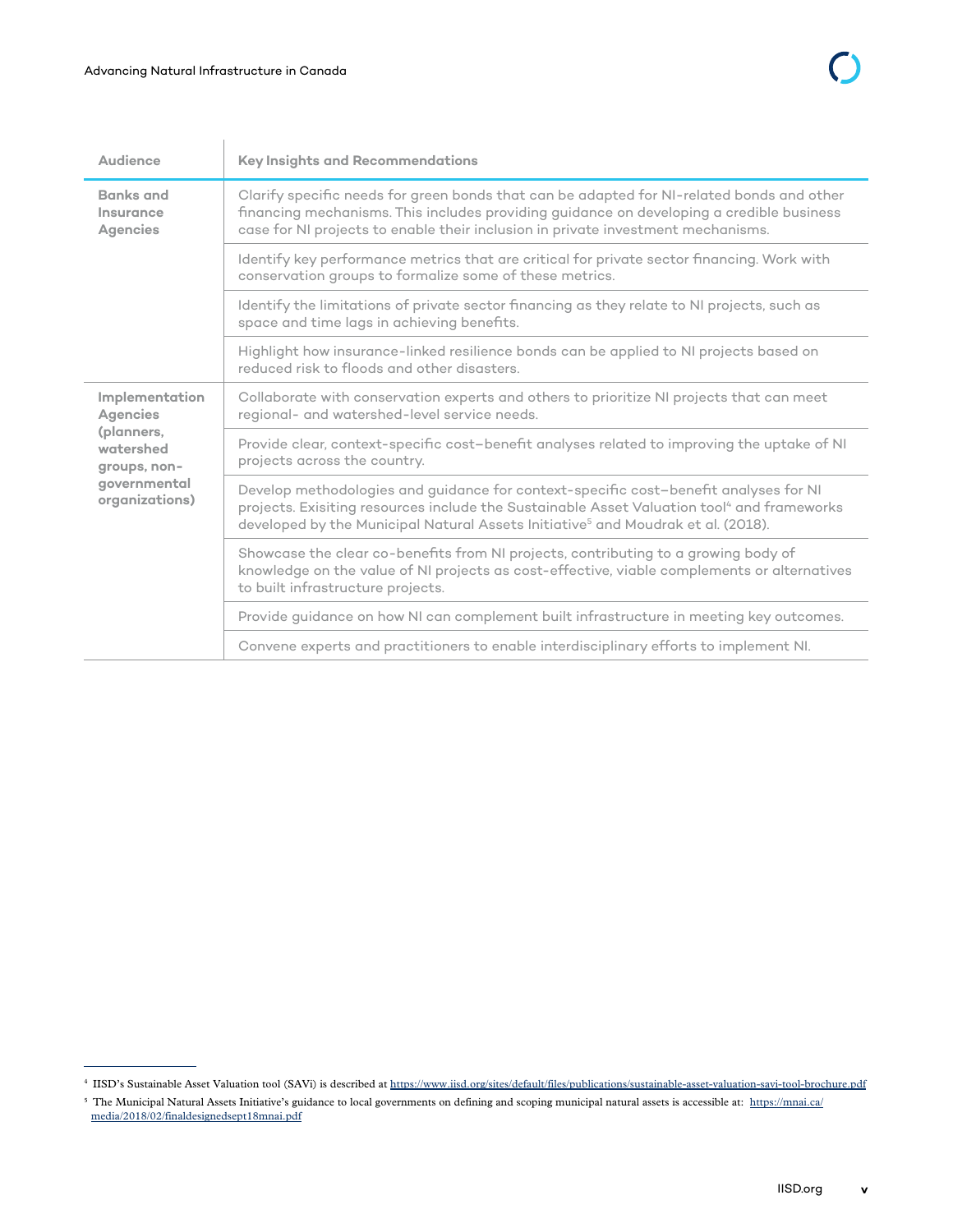# **Table of Contents**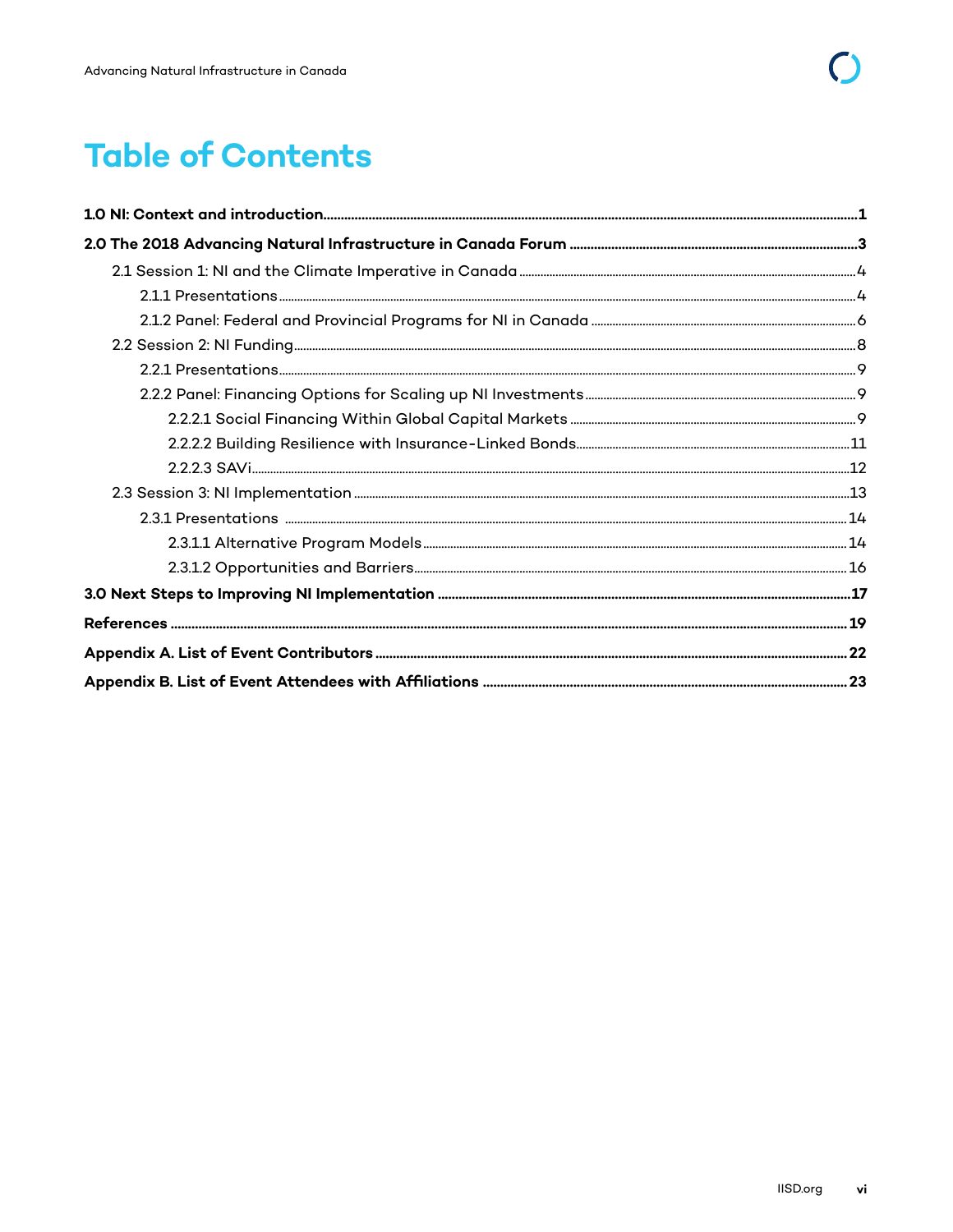| <b>DMAF</b> | Disaster Mitigation and Adaptation Funds            |
|-------------|-----------------------------------------------------|
| <b>ECCC</b> | Environment and Climate Change Canada               |
| ΝI          | natural infrastructure                              |
| <b>IBC</b>  | Insurance Bureau of Canada                          |
| <b>ICIP</b> | Investing in Canada Infrastructure Program          |
| <b>IISD</b> | International Institute for Sustainable Development |
| <b>MNAI</b> | Municipal Natural Assets Initiative                 |
| <b>NCC</b>  | Nature Conservancy of Canada                        |
| <b>SAVi</b> | Sustainable Asset Valuation tool                    |
| <b>SPI</b>  | <b>Smart Prosperity Institute</b>                   |
| <b>SRI</b>  | socially responsible investing                      |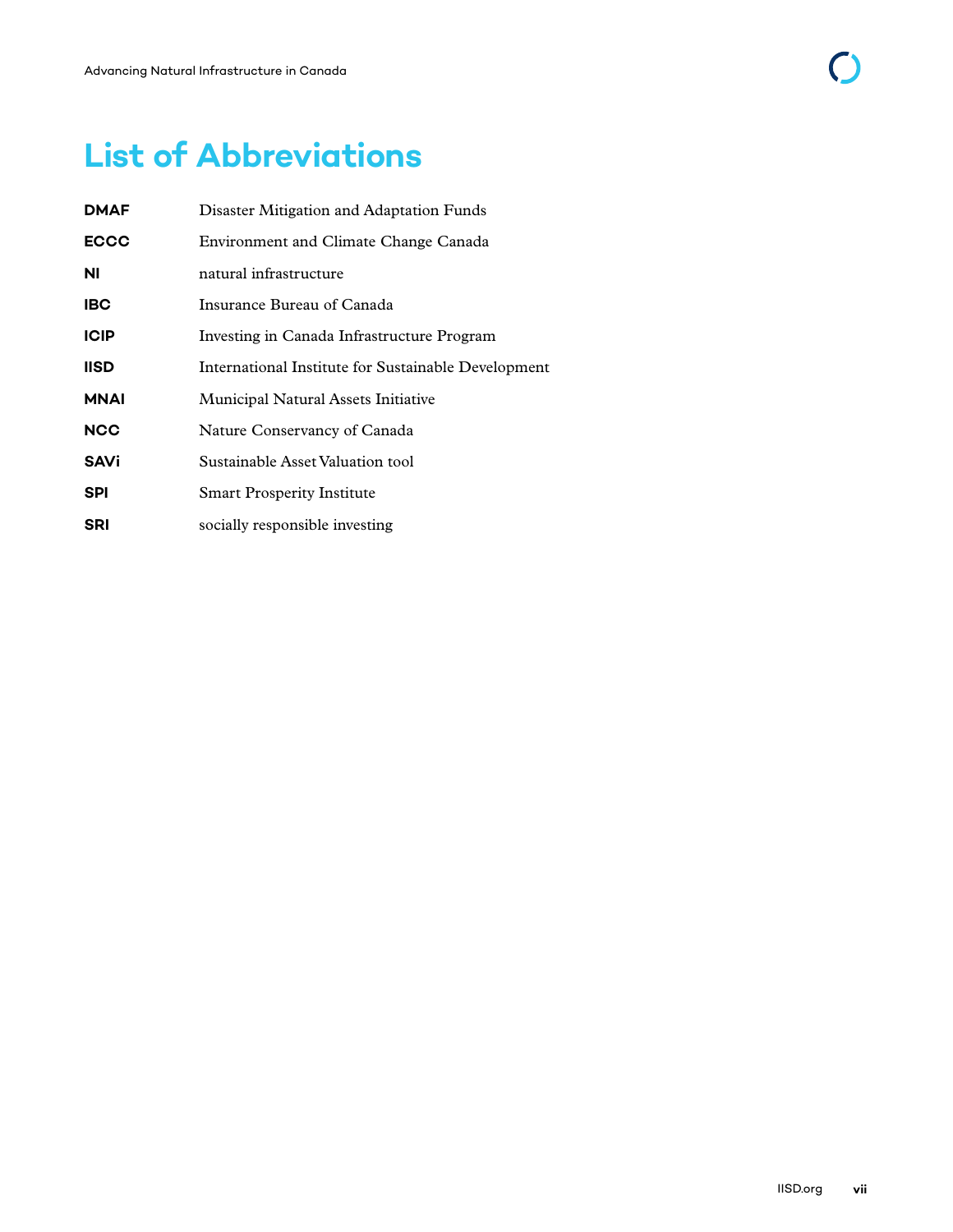# <span id="page-7-0"></span>**1.0 NI: Context and introduction**

Natural infrastructure (NI) is being recognized as an important response to accelerating risks related to climate change, the widening infrastructure gap resulting from aging infrastructure, and growing infrastructure needs in Canada and globally. The European Commission describes green infrastructure as a "catalyst to economic growth," as being cheaper than grey infrastructure, and as a means to create clean jobs and bring greater returns on investments (European Commission, 2018). The World Business Council for Sustainable Development has created the Natural Infrastructure for Business platform (NI4Biz), which makes the case that businesses must invest in and manage NI to secure access to resources, as well as to reduce their exposure to risks linked with ecosystem degradation, while creating value for society and the environment (Natural Infrastructure for Business, n.d.). The United Nations Environment Programme (2014) created a guide for using green infrastructure (including natural systems) for water management and highlighted the need for better economic analyses to gauge the value and effectiveness of these systems in a variety of contexts.

In Canada, Infrastructure Canada (2018c) defines NI as "the use of natural resources such as plants, soils and wetlands to reduce or mitigate the impact of climate change or natural hazards." Examples of NI projects include wetlands for flood control and fire breaks to mitigate wildland fires. Others have defined NI<sup>1</sup> simply as natural systems that are actively managed to provide infrastructure outcomes and benefits, such as such as cleaner water, improved biodiversity or flood management (ICF, 2018). NI includes managed natural systems, such as wetlands, or naturalized systems, such as municipal lagoons for treating waste water. NI is one type of the broader term, green infrastructure, which includes man-made or natural systems targeting environmental outcomes. These projects could include traditional wastewater treatment facilities aimed at cleaner water or renewable energy grids without any natural elements at all. At the other end of the spectrum are the traditional, built or grey infrastructure that are constructed by humans, such as culverts or dams.

# **Box 1. Definitions**

**Natural infrastructure:** active management of natural systems to provide infrastructure outcomes and benefits (e.g., green spaces, managed wetlands, etc.).

**Green infrastructure:** infrastructure that has positive environmental outcomes (e.g., solar panels, permeable pavement, etc.)

**Built infrastructure:** traditional infrastructure that has been constructed by humans (e.g., dams, culverts, wastewater treatment facilities, etc.).

Source: Adapted from ICF, 2018.

NI provides improved climate resilience, as well as environmental, economic and social benefits that are not produced by traditional infrastructure (ICF, 2018; Moudrak et al., 2018). For example, healthy forests provide clean air and wetlands can be managed for flood mitigation, but they can also improve biodiversity, water storage, improved water quality and habitat. The rationale for using NI to meet infrastructure needs such as water treatment and waste management and decreasing risks related to floods, fires and droughts is becoming stronger. The fact that NI provides various co-benefits can also prove that such infrastructure systems are cost efficient and more effective in certain cases.

<sup>&</sup>lt;sup>1</sup> In other regions of the world, NI may be referred to as nature-based solutions, which the International Union for the Conservation of Nature defines as "actions to protect, sustainably manage, and restore natural or modified ecosystems, that address societal challenges effectively and adaptively, simultaneously providing human well-being and biodiversity benefits" (Cohen-Shacham, Walter, Janzen, & Maginnis, 2016, p. 4).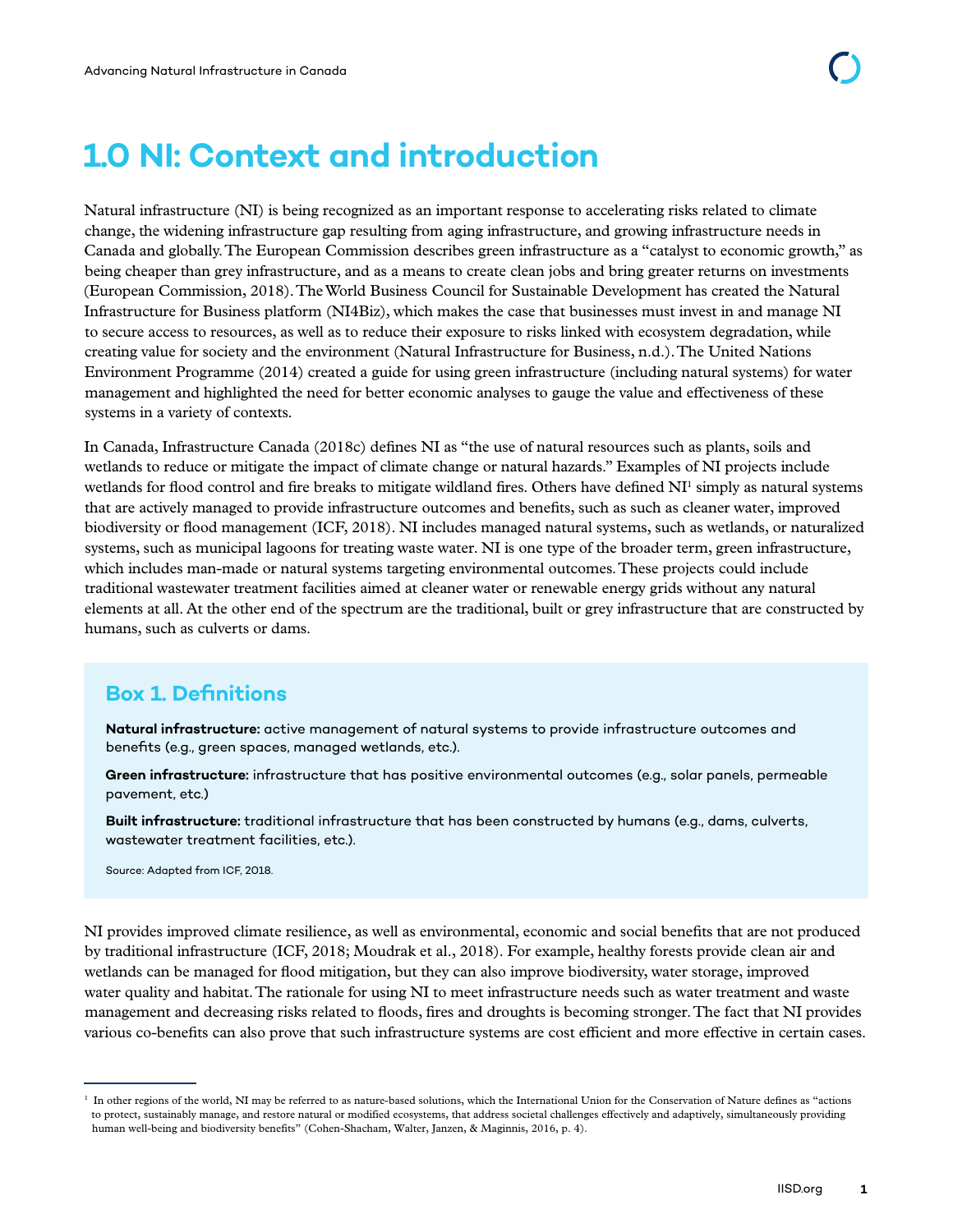Moudrak et al. (2018) explain that these added benefits of NI must be reflected in a cost–benefit analysis to assess financial, environmental and social costs.

Reflecting the growing interest in NI, the Government of Canada has developed programs and funding for implementing NI projects in the country. Federal Budgets for 2016 and 2017 committed funds for green infrastructure projects (including NI), including for clean water and waste water. In addition, Budget 2017 announced the creation of the Disaster Mitigation and Adaptation Fund (DMAF), a CAD 2 billion merit-based fund that supports infrastructure development to help communities better manage the risks related to natural hazards and potentially include NI solutions. In Manitoba, a newly established Conservation Trust<sup>2</sup> sets aside funding in the form of an endowment in perpetuity that allows for NI programming for a range of final outcomes, including carbon storage, water quality and quantity management, soil conservation and biodiversity.

Two recent reports discuss best practices related to NI for climate resilience in Canada (ICF, 2018) and how to combat flood damages and costs in Canada with NI (Moudrak et al., 2018). These reports provide a framework for implementation and highlight the importance of valuating and financing NI. Moudrak et al. (2018) shared a list of three steps toward the most cost-effective method of utilizing NI for climate adaptation: (1) retain what you have, (2) restore what you have lost and (3) build what you must.

While programs and interest in NI are rapidly increasing in Canada, the implementation of NI projects remains slow (ICF, 2018). To identify and address some key opportunities and barriers to accelerate NI programming in Canada, IISD hosted a one-day forum in Winnipeg, Canada, in November 2018. This report presents highlights of the presentations, discussions and insights from that forum.

# **Box 2. Examples of NI**

**Aquifers:** permeable rock that transfers water to wells; can be used for water storage, recharge and drinking water.

**Bioswales:** designed to filter suspended particles, debris and pollutants from surface runoff using vegetation or rocks in narrow depressions.

**Green roofs:** vegetation-covered roofs used to reduce and filter stormwater runoff, with added benefits such as habitat, temperature reduction, improved energy use and public space.

**Living shorelines:** managing vegetation and rocks to stabilize and protect shorelines from erosion.

**Managed wetlands:** managed for water storage, filtration, nutrient sequestration, habitat, biodiversity and protection during flood events; includes wastewater lagoons designed to receive, store and treat wastewater with biological, chemical and physical processes.

**Urban green spaces/forests:** managed to provide social benefits while storing/filtering runoff, reducing temperature, decreasing energy use and reducing carbon emissions

Source: ICF, 2018

<sup>2</sup> See<https://www.mhhc.mb.ca/the-conservation-trust/>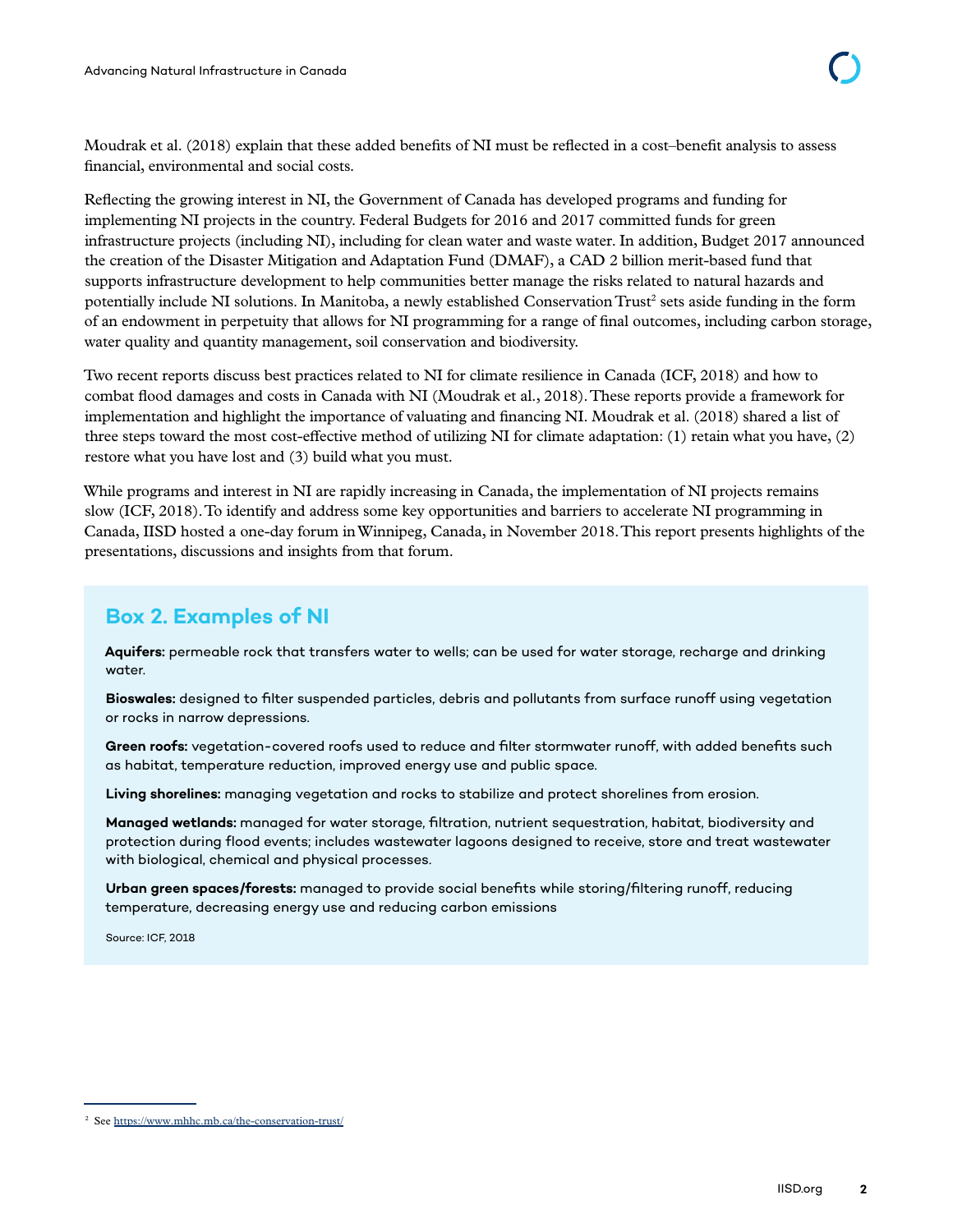# <span id="page-9-0"></span>**2.0 The 2018 Advancing Natural Infrastructure in Canada Forum**

The Advancing Natural Infrastructure in Canada forum on November 14, 2018, in Winnipeg brought together experts in related fields from across the country to discuss how Canada can use NI to build more resilient cities, towns and landscapes in the face of increasing climate uncertainty.

Broadly, the day-long forum was divided into three main sessions:

- Understanding the importance and value of NI in light of climate change and increasing infrastructure needs in Canada
- Discussing existing and innovative financing for NI
- Understanding the opportunities and barriers to implementing NI projects across the country

The forum included representation from Canadian federal government departments, provincial governments (including Manitoba, Ontario and Saskatchewan), municipal governments, the insurance sector, the banking sector, academia, and a range of non-governmental organizations and foundations. A list of participants and event contributors is appended to this report, and shareable presentations and the final agenda are included on the website at<https://www.iisd.org/event/advancing-natural-infrastructure>.

The morning session was opened by **Jane MacDonald, Managing Director of IISD**, who acknowledged the forum's presence on Treaty 1 territory and thanked various funders and supporters of this important conversation. She introduced the day as a meeting of unconventional collaborators who would need to work together to raise awareness of how NI could serve to build climate resilience. She expressed IISD's support for this cause generally and indicated that IISD would continue to provide strategic inputs as needed in this process.

**The Honourable Rochelle Squires, Minister of Sustainable Development in Manitoba**, provided welcome remarks from the Government of Manitoba, indicating that natural area management and developing NI; maintaining outcomes such as clean water, flood and drought resilience; and focusing on carbon storage and climate adaptation are critical priorities for this government. She highlighted Manitoba's Climate and Green Plan as the means to sustainable development in the province and highlighted the importance of NI in many of the government's current programs and plans within the context of the Green Plan. The minister encouraged the forum participants in their work and indicated an interest in its outcome.

**Toby Barrett, Member of Provincial Parliament, Ontario**, indicated support and provided remarks on behalf of Ontario. He highlighted his private members' bill (Bill 28), "respecting a voluntary program for the alternate use of agricultural land and the production of ecosystem services on that land" that was introduced and received unanimous support in the Ontario legislature. The proposed legislation aims for a framework and plan for voluntary programming on agricultural lands to achieve outcomes such as clean air, clean water, healthy soils and a better environment.

**David McLaughlin, Director of Climate Change, Canada at IISD**, introduced the day's proceedings and provided an overview of the agenda and the expected outcomes from the day, while moderating the proceedings.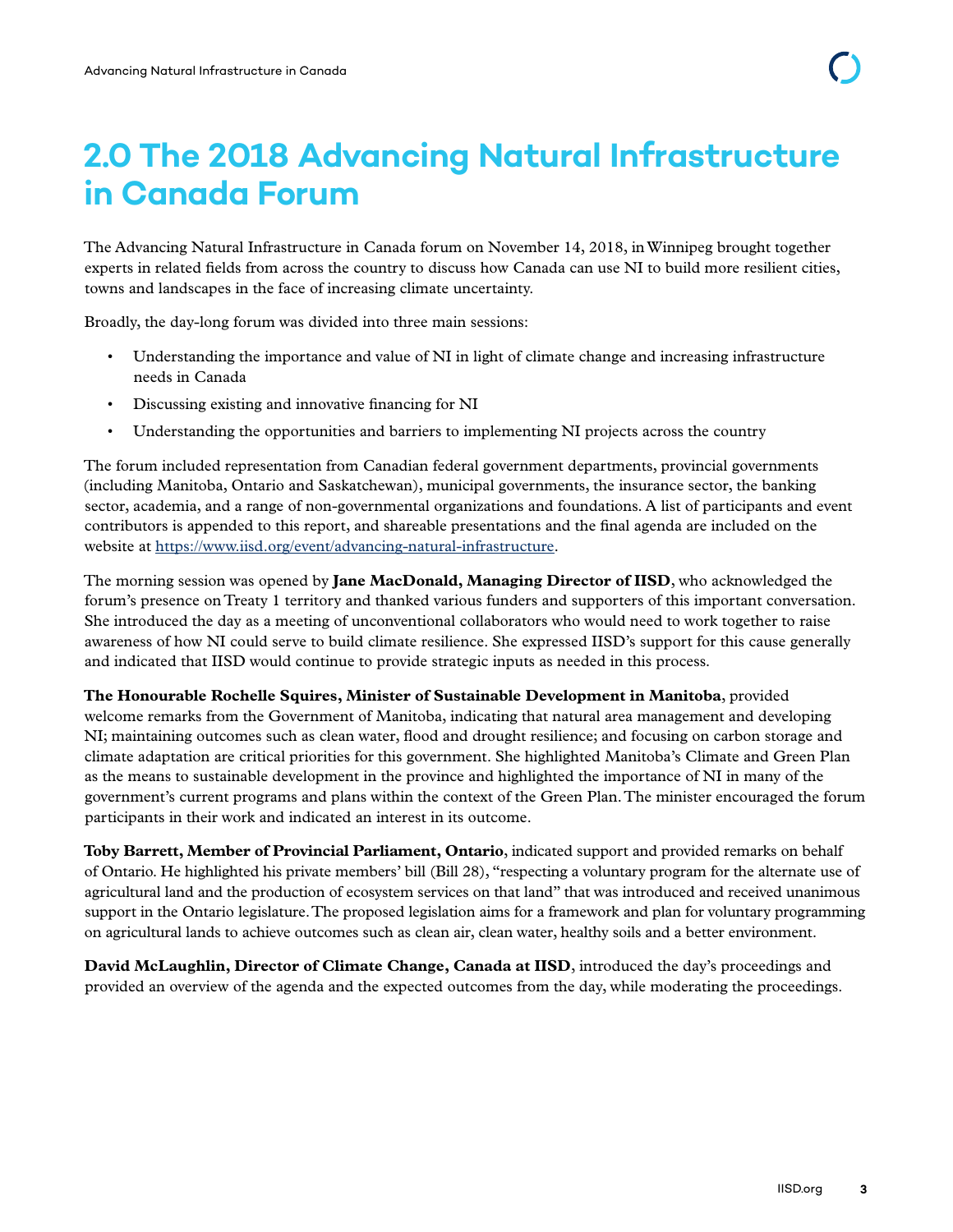# <span id="page-10-0"></span>**2.1 Session 1: NI and the Climate Imperative in Canada**

#### *Session Summary*

Session one of the forum delivered presentations and a panel discussion on the need for, and the value of, NI in Canada. The session included presentations by Craig Stewart from the Insurance Bureau of Canada (IBC), *Elevated Climate Risks and Implication for the Insurance Sector*; by Natalia Moudrak from the Intact Centre for Climate Adaptation, *The Utility of Natural Infrastructure for Climate Adaptation in Canada*; and by Andrea Bassi from IISD, *Sustainable Asset Valuation Model: Transparency for Decision-Makers and Investors*.

A panel discussion highlighted federal and provincial programs. It was moderated by Craig Stewart with Tara Pratt, Director of Economic Development Programs from Manitoba Strategic Infrastructure Secretariat; Annie Geoffroy, Acting Director of DMAF from Infrastructure Canada; and Laniel Bateman, Acting Executive Director of Strategic Policy Directorate from Environment and Climate Change Canada.

#### *Main Points:*

- Climate change and related risks (e.g., floods and droughts) are making the need to consider NI projects urgent and necessary. These projects should complement grey "engineered" options for climate resilience in Canada.
- Risk management measures such as insurance are rapidly becoming unviable due to steeply rising costs, as seen in recent examples of Canadian floods.
- NI projects, such as in Gibsons, British Columbia, and Pelly's Lake, Manitoba, are demonstrating that NI projects are cost efficient, provide flood protection and have other co-benefits.
- Rising natural disasters are incenting the development of mechanisms such as guidelines and standards for new buildings and development, particularly in flood-prone areas.
- Federal programs such as the Investing in Canada Infrastructure Program (ICIP) and the DMAF can enable NI projects.
- Other government programs, such as those directed at adaptation, water, protecting species and risk (Environment and Climate Change Canada [ECCC]) and toward agri-environmental management (Agriculture Canada), can complement infrastructure programs toward NI implementation; however, more coordination is needed.
- The importance of performance measures and outcomes-based metrics was brought up, especially regarding contextual uncertainties related to ecosystems underlying NI.
- Specific barriers related to NI programs include high minimum thresholds for funding of the NI projects, land ownership, and acquisition eligibility and outcomes measures.

### 2.1.1 Presentations

**Craig Stewart, IBC**, provided the insurance sector's perspective, highlighting the key link between NI as a means to address rising risks related to climate change. He highlighted that the number of global catastrophic events have increased dramatically from over 200 relevant natural loss events in 1980 to over 700 in 2016. These include geophysical, meteorological, hydrological and climatological events, and the majority are attributed to meteorological and hydrological events. In fact, water is the leading cause of personal property claims. The Intact Financial Corporation (2017) observed a doubling of water damage claims to 40 per cent of dollars paid in losses over the last decade, and the federal Disaster Finance Assistance Arrangements spending related to floods has increased from 76 per cent (1970–2014) to 88 per cent (2000–2014) (Stewart, 2018).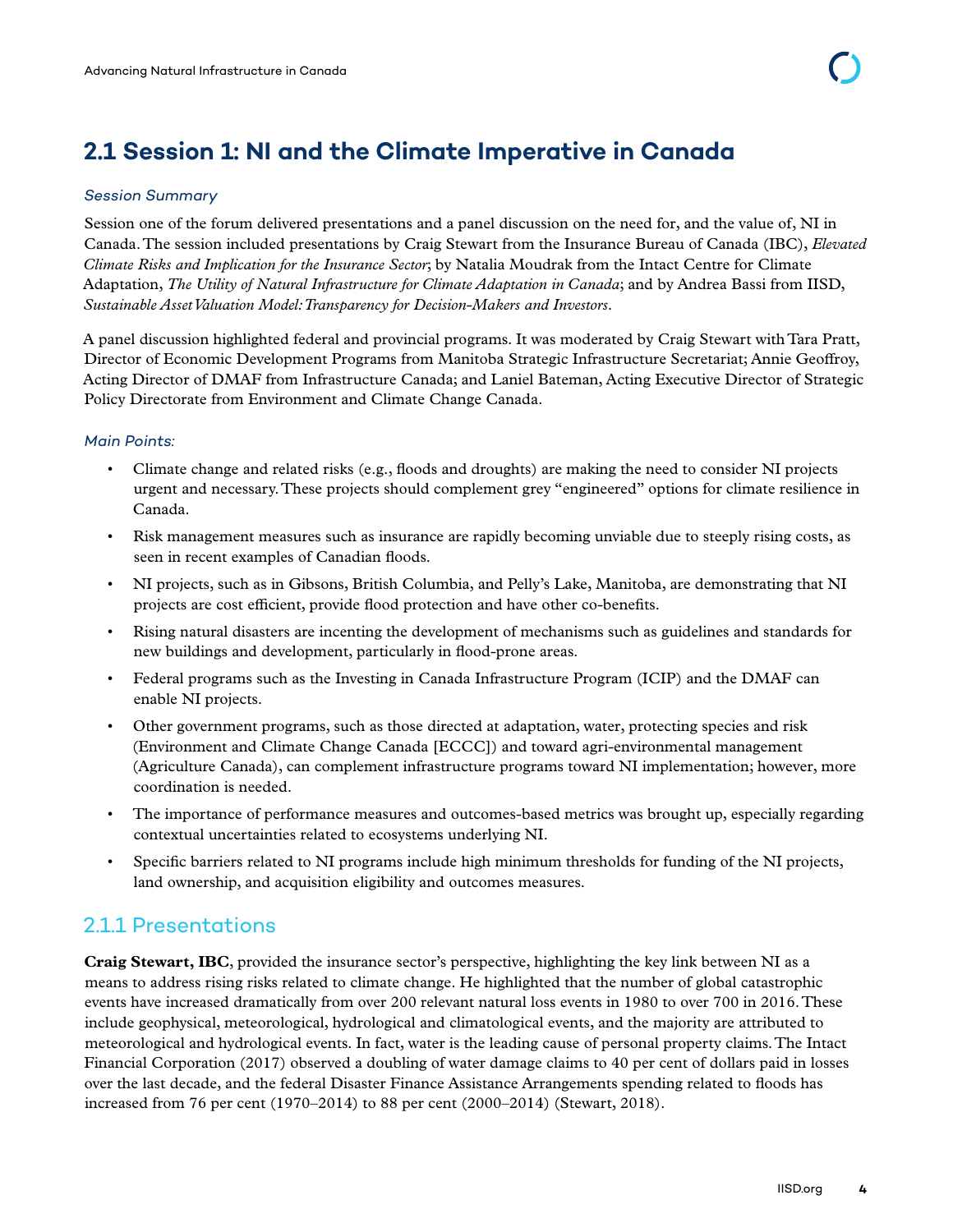Total economic losses (insured and uninsured) are growing annually. In 1980 these annual losses were under USD 50 billion, and today they are nearing USD 200 billion. Figure 1 below displays the increase in insured losses and estimated trends in Canada from 1983 onwards. Since 1980, the number of climate-related catastrophic events have tripled, indicating there is a clear insurance case for managing climate risk (Stewart, 2018). Canada's top five destructive floods have all occurred since 2010, including the southern Alberta flood in 2013 (CAD 2.72 billion in damages), the southern Manitoba flood in 2014 (CAD 1.16 billion in damages), the southern Alberta and Saskatchewan flood in 2010 (CAD 1.03 billion in damages), the Toronto flood in 2013 (CAD 940 million in damages) and the Manitoba flood in 2011 (CAD 600 million in damages) (Mettler, 2018).



#### **Figure 1. Insured catastrophic losses in Canada**

*Note: values are in CAD 2018 prices, and include loss adjustment expenses Source: Data compiled from IBC, PCS, Swiss Re, Deloitte and CatlQ, as cited in IBC, 2018, p. 17.* 

**Natalia Moudrak, Intact Centre on Climate Adaptation**, also stressed that our current infrastructure is typically not designed to withstand the severity or frequency of extreme weather events, and that housing/real estate in high-risk, flood-prone regions are of particular concern to the property and casualty insurance sector. Stewart mentioned that the pricing risk for these regions can be so high that some companies cannot offer flood insurance coverage, or that insurance premiums would no longer be affordable for the average Canadian. Moudrak reinforced the point that the uninsurable housing market is growing and that repeated flood events increase the risk of mortgage arrears for the average Canadian, who is already living paycheque-to-paycheque. As of December 2017, after hurricanes Harvey and Irma impacted the United States, there were over 150,000 Americans who were overdue on their mortgage by over 90 days associated with these natural disasters. Moudrak stated that this is not something that Canadians are "immune" to. In fact, Moudrak et al. (2018) highlight that 19 per cent of Canada's population is at risk of flooding. With the average cost to repair a flooded basement at CAD 43,000 and growing uninsurability of homes in high-risk areas, how can citizens survive these costs? What actions can they take to reduce their flood risk? Conservation and restoration of NI. Moutal Restoration of NI. Moutdak noted there are new flood resiliency guidelines and standards conservation and restoration of NI. Moutak noted there are new flood resiliency guideline

These trends put immense pressure on communities in Canada to adopt new flood-resilient practices, including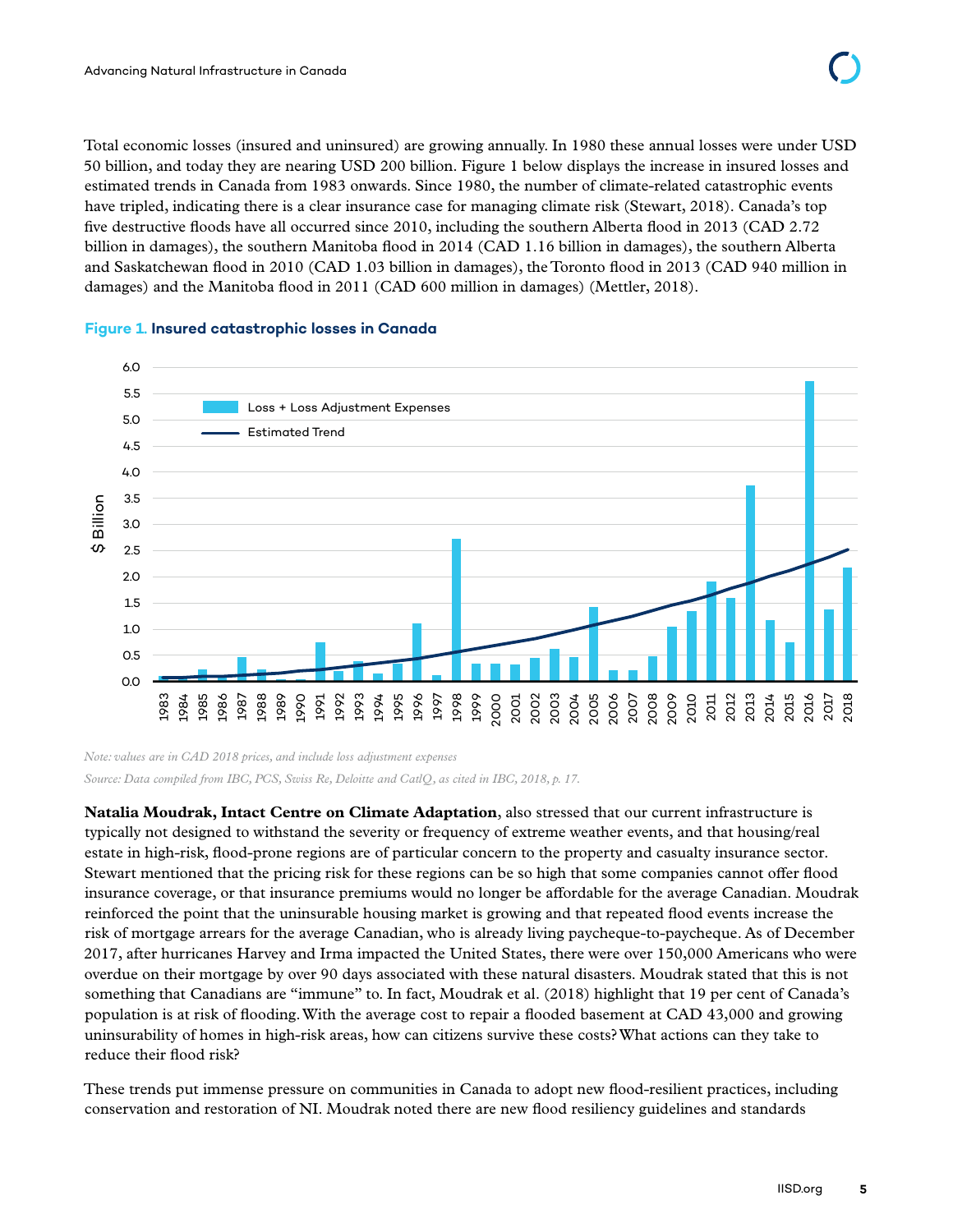<span id="page-12-0"></span>currently under development for homes (CSA-Z800), new community design (CSA-W204) and existing community retrofits, as well as industry-led guides for flood-resilient commercial real estate retrofits. Canada is currently leading these efforts globally and is supported by the National Research Council of Canada, Standards Council of Canada and the CSA Group. By implementing these fundamental guidelines and standards for flood resilience, the risk of flood damage can be reduced. This has potential to lower annual home insurance premiums from 5 to 15 per cent, enhancing insurance coverage and increasing coverage limits (Intact Financial Corporation, 2017; Moudrak, 2018).

### **Box 3. The Municipal Natural Assets Initiative in Gibsons**

The Town of Gibsons, British Columbia, used the Municipal Natural Assets Initiative (MNAI) to demonstrate the use of NI solutions for climate adaptation. The MNAI is a tool used to help municipalities to evaluate NI services and make asset management decisions (Brooke et al., 2017). The Gibsons local aquifer was assessed for water storage and local ponds for stormwater management. They discovered that the aquifer served 70 per cent of the population and that the naturally occurring ponds provided the same services as a grey infrastructure alternative that costs CAD 3.5 million to 4 million during a 100-year storm event and CAD 437,500 during an average year (Sahl et al., 2016). The asset valuations led the initiative for Gibsons to protect, enhance and manage local NI and to be the first North American municipality to recognize natural assets as an asset class (Town of Gibsons, 2017). Understanding the asset value of NI in local municipalities provides incentive for protection and management, all while enhancing additional ecological and social benefits.

**Andrea Bassi, IISD**, presented the Sustainable Asset Valuation (SAVi) tool to illustrate the need and means to evaluate the environmental, social and economic risks and externalities of infrastructure, including NI, using a system-dynamics-based approach. This tool captures costs, benefits, risks and externalities of NI to build robust understanding and a business case for investors or decision-makers and has been used in the context of natural and grey infrastructure in countries such as Tanzania, India and the Netherlands. As in the case of built infrastructure systems, natural systems can be assessed to determine value for money for local investments, assess financial returns of sustainable infrastructure practices or to assess whether sustainable assets trigger positive externalities, to name a few (Bassi, Pallaske, Stanley, & Perera, 2018). This contributes to the growing interest and understanding of where and how natural systems can replace or complement built systems in meeting infrastructure needs. SAVi has been applied globally to different infrastructure assets.

Recently, the SAVi tool was applied to monetize the benefits and costs of two assets in Manitoba: Stephenfield Reservoir and Pelly's Lake. Pelly's Lake is a wetland that provides a number of critical services: carbon sequestration, nutrient removal, flood protection and biodiversity. Revenues (cattail production) and costs of the project (operation and maintenance) were estimated along with the replacement value of services<sup>3</sup> for irrigation, waste water and carbon abatement to make a case for conserving NI in place of building new infrastructure. This tool is further described in the section below on NI financing.

# 2.1.2 Panel: Federal and Provincial Programs for NI in Canada

**Annie Geoffroy, Infrastructure Canada**, reviewed Infrastructure Canada programs and funds to provide predictable and long-term support for Canadian infrastructure systems. The department aims to address challenges of rapid population growth, growth of cities and climate change impacts by working with stakeholders around infrastructure projects. Without owning assets, the federal department relies on partners to advance projects in jurisdictions and communities.

<sup>&</sup>lt;sup>3</sup> Cost to replace the services provided by NI project by built infrastructure alternatives.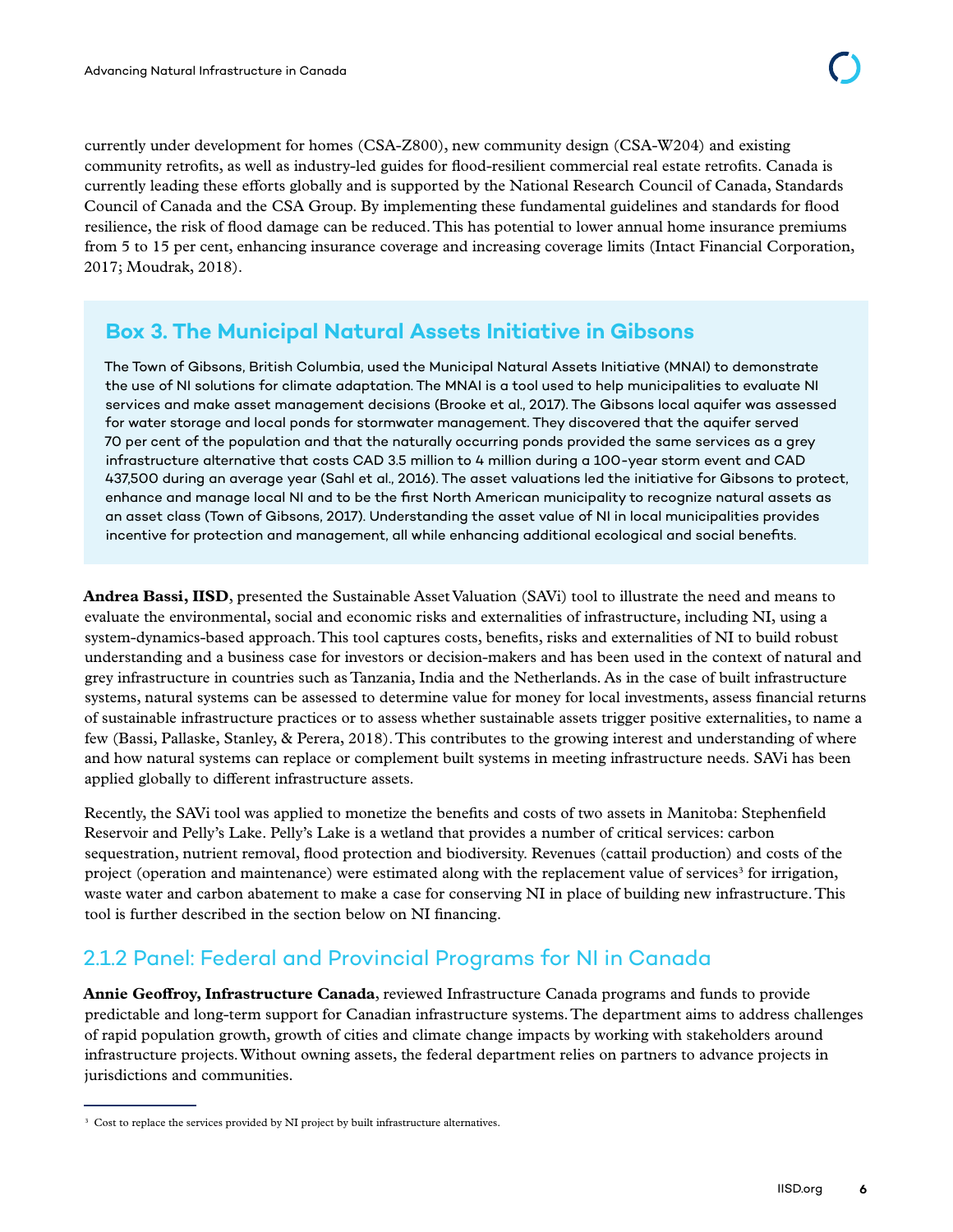The Pan-Canadian Framework on Clean Growth and Climate Change is "Canada's plan to address climate change and grow the clean economy" (ECCC, 2016). The plan was developed together with provinces, territories and Indigenous partners, and its implementation relies on the combined efforts of all the stakeholders. To reduce climate-related hazards and disaster risks, the Pan-Canadian Framework outlines the need for federal, provincial and territorial governments partnering "to invest in traditional and NI that reduces disaster risks and protects Canadian communities from climate-related hazards such as flooding and wildfires" (Environment and Climate Change Canada, 2016, p. 35).

In Budget 2017, the federal government committed to investing CAD 21.9 billion in green infrastructure nationally, including into initiatives that will support the implementation of the Pan-Canadian Framework on Clean Growth and Climate Change (Infrastructure Canada, 2018d).

In 2018 Infrastructure Canada launched the CAD 2 billion **DMAF**. This is a merit-based program that will increase community resilience to natural hazards and extreme weather events (Infrastructure Canada, 2018c) by targeting large-scale infrastructure projects. The program supports NI under both types of eligible projects—new construction and modification of existing public infrastructure. Projects must have a minimum of CAD 20 million in eligible expenditures (Infrastructure Canada, 2018e). The DMAF complements the ICIP.

Adaptation and disaster mitigation projects below the DMAF's CAD 20 million project threshold can be funded under the **Investing in Canada Infrastructure Program's Infrastructure Green Stream** (Infrastructure Canada, 2018a)

 According to the Manitoba Strategic Infrastructure Secretariat (n.d.a), the Green Stream supports greenhouse gas emission reductions, greater adaptation and resilience to the impacts of climate change and climate-related disaster mitigation, and ensuring more communities can provide clean air and safe drinking water for all citizens.

Under DMAF, when related to NI projects and/or components, land acquisition is eligible under some conditions (Infrastructure Canada, 2018e).

**Tara Pratt, Manitoba Strategic Infrastructure Secretariat**, indicated that Manitoba signed the ICIP Bilateral Agreement on June 4, 2018, with the goal to support infrastructure needs throughout Manitoba into 2028 (Manitoba Strategic Infrastructure Secretariat, n.d.b). The Green Stream allocation for Manitoba is CAD 451,790,568 (Infrastructure Canada, 2018a). Pratt highlighted climate change mitigation, disaster mitigation and environment quality as priority outcomes identified in Manitoba, complementary to Manitoba's Climate and Green Plan.

Pratt emphasized that, in the context of southern Manitoba, one of the key challenges faced by NI is loss to land-use changes, which include agriculture, cities and modern lifestyles. It is important to have land as an eligible cost in infrastructure funding programs, which is not often the case. Contestation, nevertheless, is ongoing on land eligibility.

**Laniel Bateman, ECCC**, highlighted that NI is eligible for support through not only Infrastructure Canada, but other federal departments. Crown-Indigenous Relations and Northern Affairs Canada can support NI through the Climate Change Preparedness in the North Program and the First Nation Adapt, Agriculture and Agri-Food Canada through Canadian Agricultural Partnership (Bateman, 2018). She highlighted the Climate Lens for assessing whether proposed infrastructure projects are achieving adaptation-related metrics desirable in specific contexts.

Bateman indicated her department's efforts at coordinating programs that contribute to adaptation from across federal Canadian agencies. She indicated that a guide was under development that would identify the various programs and perhaps lead to better coordination and a collaborative process moving forward. She highlighted the report on best practices in NI (ICF, 2018) and some need for simple frameworks for NI programming accommodating the multiple benefits in the future.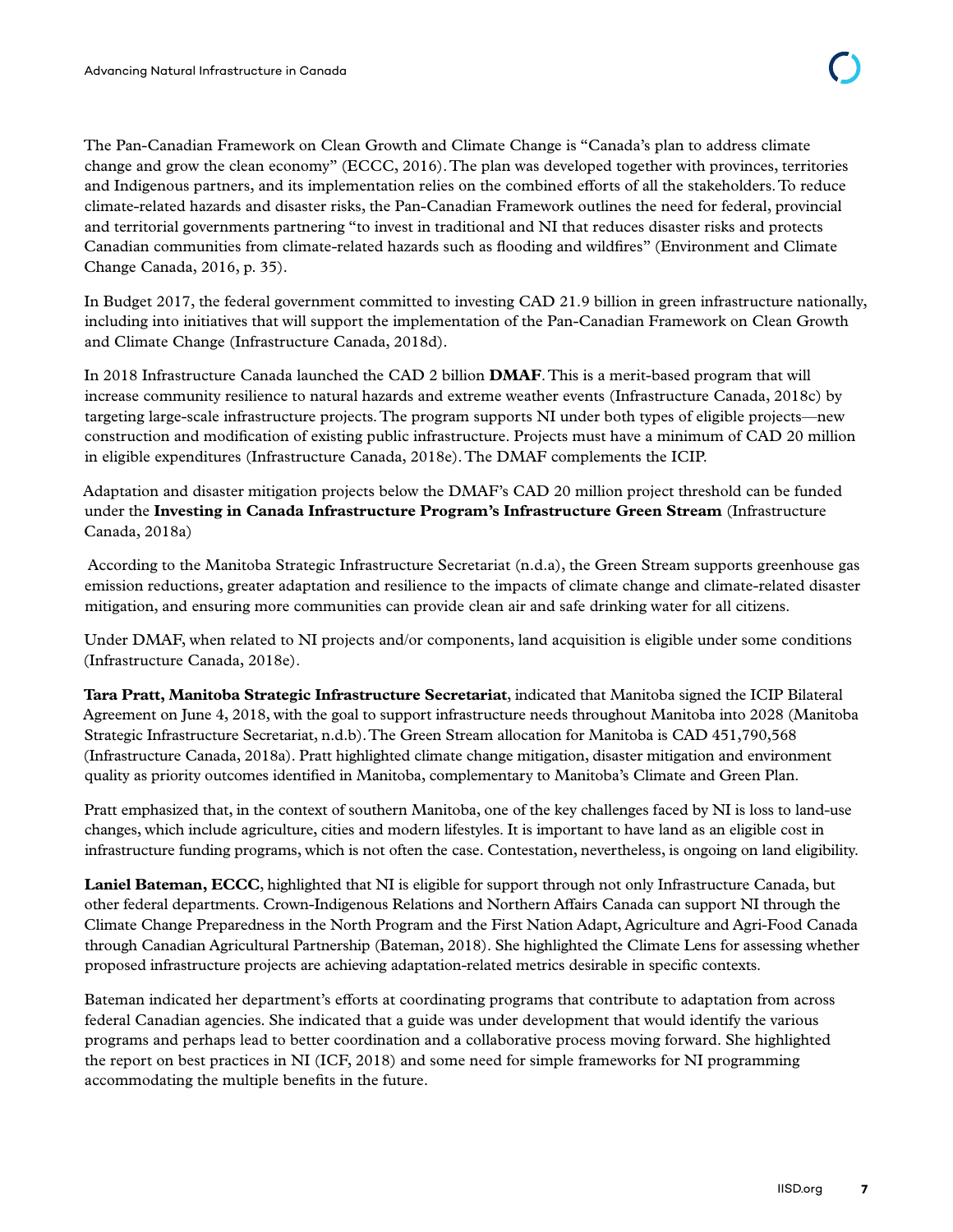<span id="page-14-0"></span>The importance of outcomes measurement and design of appropriate metrics was brought up by many forum participants. This is particularly important in the context of the dynamic nature of ecosystems and NI, both based on local context and due to natural cycles and seasonal shifts.

A discussion on issues related to performance and, therefore, value of NI depends on climatic conditions. For example, the value of a wetland to protect against floods and filter nutrients can increase during wet years and decrease during dry years when this function is not as effective. Therefore, the value of services that NI projects provide can change depending on the year, which affects the value of these services in the future. A wetland, for example, does not perform as an infrastructure asset in the same way and through different seasons. Since the value of natural assets increases drastically under climate stress, there is a related issue of properly evaluating climate risk and possible responses through natural systems. The implications of climate risk for asset valuation, outcomes measurement and implementation of NI projects require further investigation among stakeholders.

Bateman noted that some outcome measurement is embedded into government funding programs. However, it is always worth asking if we are looking at the outcomes in the right way. It can be especially problematic to understand the long-term outcomes of investments in NI projects. Moreover, outcome measurement can also be expensive. Some stakeholders need to turn to consultants for outcome assessments; however, they do not have capacity to hire them.

There is wide recognition that we need to convene experts and practitioners to develop NI guidelines on how to design and evaluate projects. Consistent and standardized metrics will ensure scalability of NI projects.

The panel discussion involving ECCC and infrastructure departments in government highlighted the different landscape-based programs that might have implications for NI in Canada. The need for coordination between (particularly government) programs with complementary actions or outcomes was highlighted. Wetland restoration for flood mitigation could be combined with efforts on wetland restoration for biodiversity and water quality management. This might entail a minor change in program delivery, coordination of program measurement, and allowing projects to access complementary funds to add easily achievable outcomes.

# **2.2 Session 2: NI Funding**

#### *Session Summary*

Session two of the forum focused on private sector financing options for conservation and restoration of NI in Canada. This session comprised presentations from Mark Hadden, Managing Director and Head of Government Finance at Scotiabank on Social Financing within Global Capital Markets; Kevin Teneycke, Regional Vice President – Manitoba Region (Acting) at Nature Conservancy of Canada (NCC) on conservation programming by the NCC; and Thomas Börtzler, VP and Chief Innovation Officer, Munich Reinsurance Company of Canada on NI Financing. The subsequent panel discussion was conducted by Natalia Moudrak, Director of Infrastructure Adaptation Program at the Intact Centre on Climate Adaptation, with the presenters addressing specific questions around financing gaps, opportunities and future needs.

#### *Main points:*

- A strong business case is needed to attract and retain financing for building, restoring and maintaining NI projects in Canada.
- Tools such as the SAVi tool and methodologies such as the one showcased in Moudrak et al. (2018) can help quantify costs, benefits and externalities towards a clearer understanding of a range of NI projects.
- Socially responsible investing (SRI), including green bonds, sustainable bonds and resilience bonds, provide emerging opportunities to finance NI.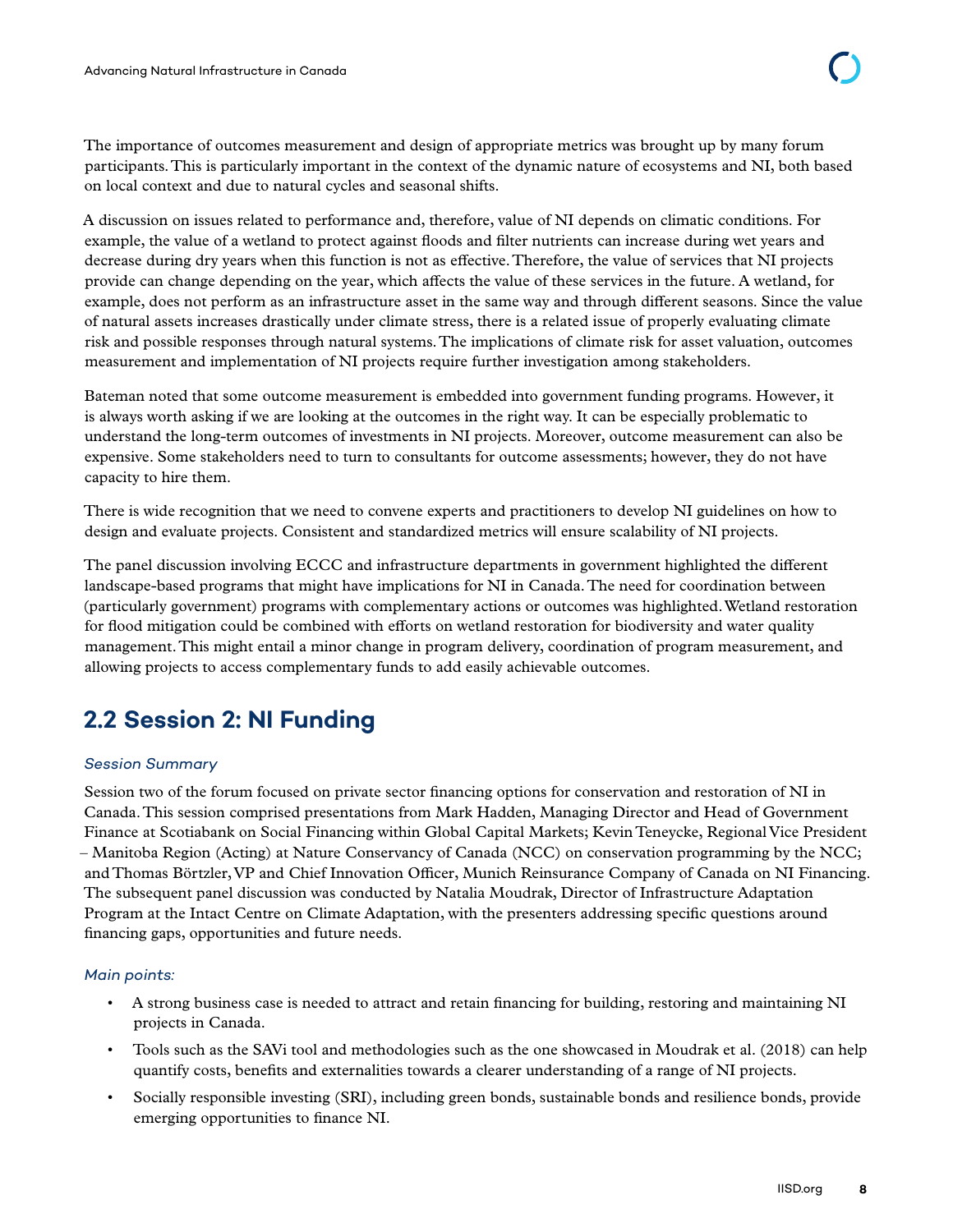- <span id="page-15-0"></span>• Green bonds are relatively new in Canada; however, the issuance is growing rapidly.
- The Government of Ontario has successfully launched four green bond issues to date, totalling CAD 3.05 billion to finance approved government-led projects. The projects funded to date predominantly focus on clean transportation and energy efficiency; however, Ontario's Green Bond Framework allows for projects such as sustainable forest management and flood protection to be equally financed by green bonds.
- Insurance-linked resilience bonds are an emerging concept to encourage resilience-related investment. These investments use disaster risk mitigation to lower insurance premiums, thus further encouraging investments in resilience NI projects.
- Resilient infrastructure projects can be especially difficult to finance with traditional revenue and payback models, because the benefits are often diffuse and realized far into the future. Also, some NI project benefits are "cost avoidance," as opposed to a predictable stream of revenues, which may be generated through grey infrastructure projects.
- Standardized measurement and verification of outcomes are necessary to ensure investors have the level of information needed for private sector financing and to scale up financing for NI projects. Third-party taxonomies and benefit verification audits are expected from investors.

# 2.2.1 Presentations

NI can be a strong complement to engineered assets for flood protection, drought attenuation, water quality improvement, carbon sequestration and other services (Moudrak et al., 2018). A comprehensive assessment of natural assets' financial, environmental and social costs and benefits is required to highlight otherwise undocumented benefits of NI projects (Moudrak et al., 2018).

Understanding the full range of positive environmental, social and economic externalities of NI in financial terms can strengthen the case for investing in these types of projects and help attract investors. Furthermore, this approach has the potential to demonstrate value for money for the public purse. This is particularly important in light of significantly rising costs faced by public service sectors and the insurance sectors in light of increasing natural disasters (Stewart, 2018). Understanding the value of existing NI assets means those assets can be protected, which was emphasized by Andrea Bassi (IISD).

# 2.2.2 Panel: Financing Options for Scaling up NI Investments

#### **2.2.2.1 SOCIAL FINANCING WITHIN GLOBAL CAPITAL MARKETS**

**Mark Hadden, Scotiabank**, stressed that, in order to attain the Paris Agreement targets and mitigate climate risk, government public capital needs to be supplemented by private capital (Hadden & Taylor, 2018). What is the revenue stream there to attract private capital? What does the model look like? How can we diversify who comes to the table? These questions were raised by government experts at the 2018 forum.

The global capital markets attract vast amounts of investments, and daily trading volumes are high. In his presentation, *Social Financing Within Global Capital Markets*, Hadden specified that daily trading volume in October 2018 was CAD 56 billion for fixed income bonds in Canada, and annual government debt issuance was around CAD 125 billion (long-term fixed income raised in Canada).

SRI, also known as sustainable, socially conscious, "green" or ethical investing, is gathering momentum. SRI is any investment strategy that seeks to consider both financial return and social/environmental good to bring about a positive change. Examples include green bonds, social impact bonds and sustainable bonds (see Box 4). Generally, these instruments suit those who are interested in longer-term investments. According to Hadden, Canadian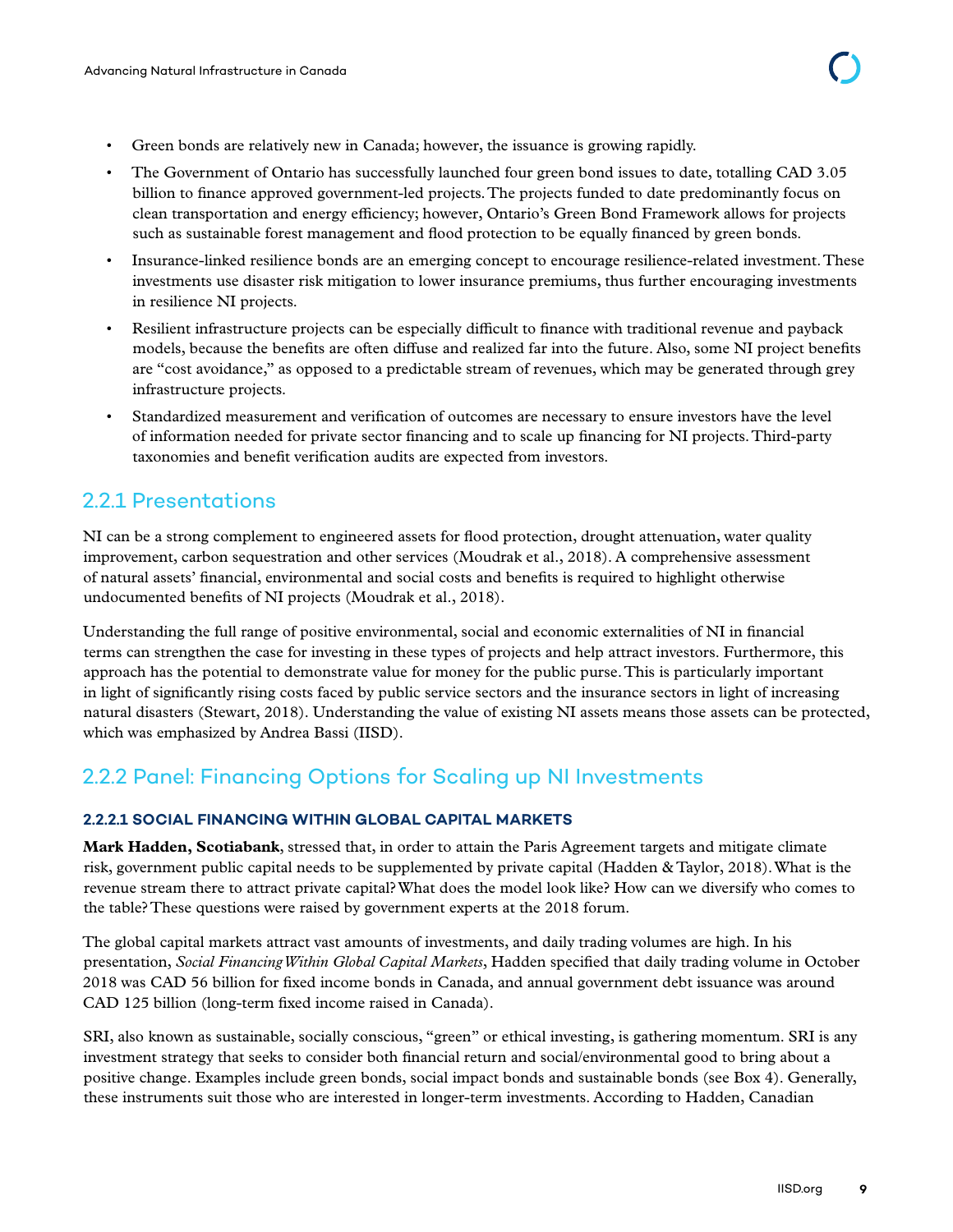green bond issuance is lagging behind some other countries like United States, China or France, but growing annually. Green bond issuance in Canada increased dramatically in 2017, exceeding the total of all previous years combined (Government of Canada, 2018). In 2019 global green bond issuance is projected to double (Hadden & Taylor, 2018), and Canadian sustainable finance issuance is expected to follow with a two- to three-fold increase. The Government of Ontario has successfully launched four green bond issues to date, totalling CAD 3.05 billion to finance approved government-led projects. Although the projects funded to date predominantly focus on clean transportation and energy efficiency, Ontario's Green Bond Framework allows for projects such as sustainable forest management and flood protection to be financed by green bonds. In 2018, Manulife Financial Corp issued a bond of CAD 600 million in principal amount with a coupon rate of 3.2 per cent to fund renewable energy, green buildings, sustainably-managed forests, energy efficiency, clean transport, sustainable water management, and pollution prevention and control projects (Critchley, 2018).

**Kevin Teneycke, NCC**, mentioned that the NCC and other conservation practitioners engaged in this field have the experience to understand the changing requirements within an NI framing of programming for biodiversity conservation, but may need to learn more on financing systems such as bonds to accelerate work in this area. He suggested that conservation frameworks are well suited to performing as green bonds since the foundation of biodiversity conservation is landscape resilience. So, conservation activities themselves can be funded as green bonds given their positive impact on the environment. A certification framework for these bonds (e.g., Climate [Green] Bond Certification) could facilitate financing and connect to environmental outcomes of conservation projects.

# **Box 4. Socially responsible investing: Types of bonds**

**Bonds:** a fixed-income financial instrument that represents a loan made by an investor to a borrower. A bond may be issued by a financial institution, the government or even a company (as borrowers) to raise funds for a defined period to finance projects.

**Green (aka Climate) bonds:** the issuer has to ensure that the bond proceeds are invested in green projects leading to reduced carbon emissions, such as renewable energy.

**Social (impact) bonds:** a contract with the public sector attracting private capital to finance social services delivery to achieve positive social outcomes.

**Sustainable bonds:** the proceeds will be exclusively applied to financing or refinancing a combination of both green and social projects.

**Sustainable Development Goal-linked bonds:** issued where proceeds are exclusively applied to one, or more, of the goals.

Source: Hadden & Taylor, 2018.

**Thomas Börtzler, Munich Re Canada**, highlighted the important role of insurance for infrastructure project implementation, indicating that, without insurance, projects would not get off the ground. The insurance sector plays an important role when it comes to SRI, including investing in NI projects. Insurance covers risks of projects in case they do not reach the desired outputs.

As catastrophic events became more common and associated risks increased, the reinsurance sector began to look for alternative methods to hedge their risks, particularly through collaboration with capital markets companies (Artemis, n.d.). Innovative instruments that help diversify risk, attract private capital and fund resilience projects are emerging, such as catastrophe and resilience bonds.

Presentations and discussions that touched on the following issues are further elaborated in the sections below.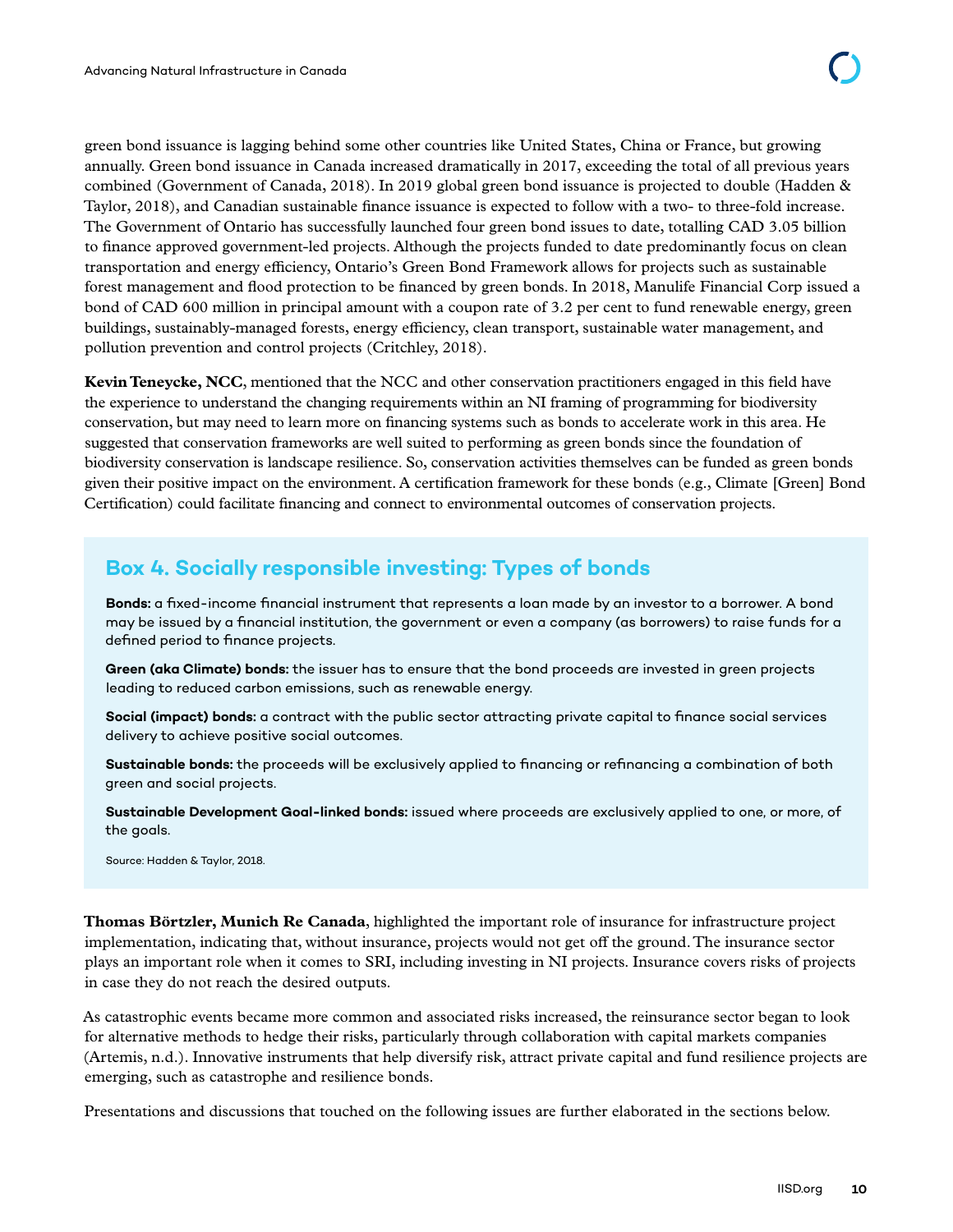#### <span id="page-17-0"></span>**2.2.2.2 BUILDING RESILIENCE WITH INSURANCE-LINKED BONDS**

#### *Catastrophe Bonds*

A catastrophe bond is a high-yield debt instrument that is meant to raise money in the event of a catastrophe such as a hurricane or earthquake. The insurer (or reinsurer) first enters into a reinsurance agreement with a sponsor (or counterparty) who wishes to pass down some of the catastrophe or natural disaster risk to another entity. The insurer accepts a portion of the potential obligation and receives premiums from the sponsor for providing coverage via issued securities (catastrophe bond) (Artemis, n.d.). The insurer issues the bond to investors and receives the principal amount in return. The principal is then deposited into a collateral account, where it is typically invested in highly rated money market funds. The investor's coupon is comprised of interest made from the collateral and the premiums the sponsor pays (Artemis, n.d.).

If a specific catastrophic event is triggered and the insured party suffers a loss, then the collateral is used to pay for the losses, and the investors lose the principal they invested. So the payout is based on very specific evaluation criteria and not on actual loss. For example, a flood can be defined as rainfall greater than 100 mm ("Parametric Basis"). Money that is paid out does not have to be paid for damages. Investors, in turn, take on the risks of a specified catastrophe event occurring in return for attractive rates of investment.

Overall, this instrument can appeal to insurance buyers because, whenever there is a crisis, there is no need to prove exactly what was lost (Ruggeri, 2017). Instead, the payout happens automatically as soon as a certain parameter is reached.



#### **Figure 2. Catastrophe bonds**

*Source: Re:Focus Partners, 2015, p. 35.*

#### *Resilience Bonds*

Catastrophe bonds do not reduce physical risks and prevent damages from taking place—they only enable payout when disasters strike. Resilience bonds, on the other hand, expand on the catastrophe bond structure to combine insurance coverage that public sector entities may already purchase (such as catastrophe bonds) with capital investments in resilient infrastructure systems.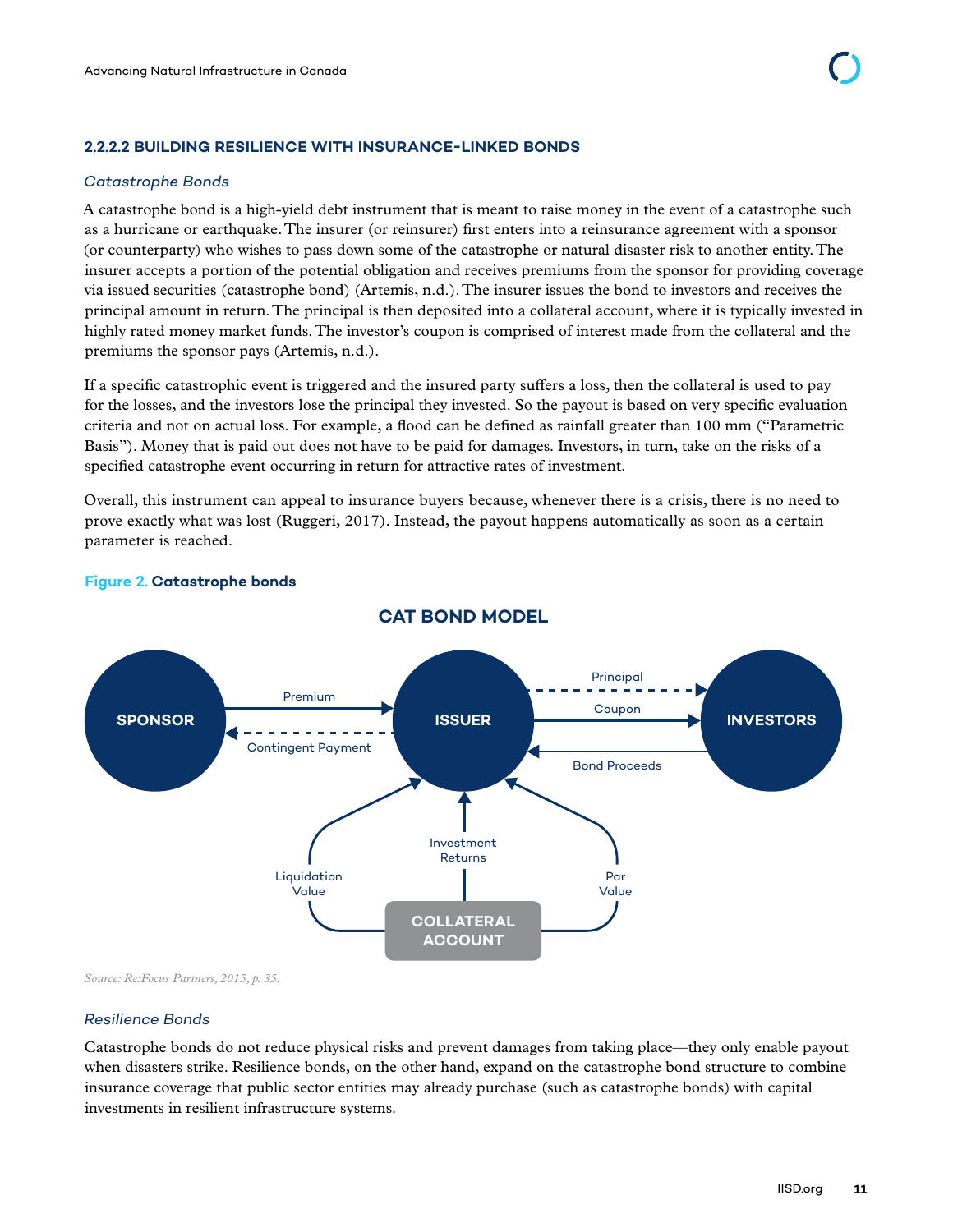<span id="page-18-0"></span>Resilience bonds are designed to manage risk from weather-related catastrophes while promoting investment in infrastructure such as flood barriers (Government of Canada, 2018). Resilience bonds also have a trigger-based payout. However, a resilience bond, unlike a catastrophe bond, considers the probability of lowered risk as the result of investments in resilient infrastructure projects and the reduction in the expected losses. The issuer uses models to validate if and how much a resilience project reduces expected losses. This sets the value of the resilience rebate from the reduced cost of coupon payments to investors (Börtzler, 2018). These cost savings are then passed on to the bond sponsors in the form of a reduced premium, which can be used to finance risk reduction investments, such as resilient NI (Börtzler, 2018).

Overall, the bonds discussed above offer potential mechanisms to diversify risks and encourage resilient investments by attracting private capital. Hadden pointed out that these instruments are still new to investors, so demonstrating success stories is important. It will be possible to bring more investors to the table based on previous track records.

Resilient infrastructure projects can be especially difficult to finance with traditional revenue and payback models, because the benefits are often diffuse and realized far into the future (Vajjhala, 2015). The range of funding mechanisms and financing instruments such as bonds, insurance and public sector program funds must be considered carefully to understand and accommodate the need for resilient infrastructure financing, including NI.

#### **Figure 3. Resilience bonds**



**RESILIENCE BOND MODEL**

*Source: Re:Focus Partners, 2015. p. 35.* 

#### **2.2.2.3 SAVi**

The SAVi tool, presented by Andrea Bassi, combines the results of systems thinking and system dynamics simulation with project finance modelling. NI projects tend to have an uneven distribution of benefits and costs over time (Moudrak et al., 2018), so one of the key features of the tool is looking at the project over time. The tool is customized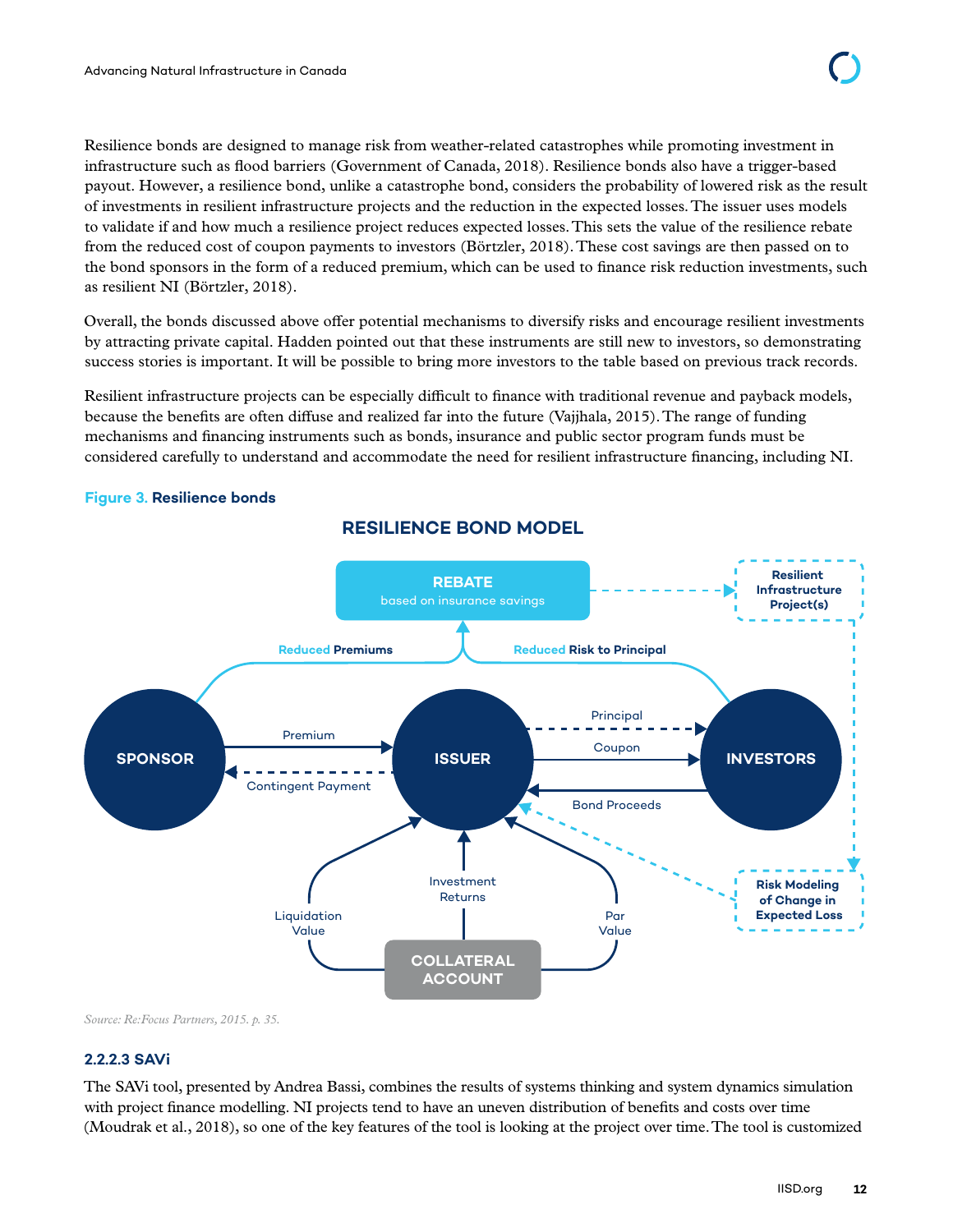<span id="page-19-0"></span>to each individual infrastructure project, given that each project involves its specific externalities and risks (Bassi et al., 2018) This allows testing the assumptions relative to the project and runs the model in real time as a valuable service provided to clients. Investors use a SAVi analysis to assess the impacts of improved sustainability on future cash flows and financial returns. Governments use a SAVi analysis to assess value for money for public investments and determine changes in government revenues and expenditure (Bassi, Pallaske, Stanley, & Perera, 2018).

Bassi emphasized that the model can provide transparency for decision-makers and help investors ask the right questions rather than point to a specific answer. He stressed the importance of remaining unbiased and the need for systematic analysis when choosing between natural and grey infrastructure.

### **Box 5. Valuing natural assets**

Municipal Natural Assets Initiative: At the municipal level in Canada, efforts have already been made to identify, value and account for the contribution of natural assets to government service delivery (Moudrak et al., 2018). MNAI engages with municipalities across Canada to understand the value of natural assets in sustainable service provision. The method involves calculating the replacement cost of services provided by the natural assets. Stephanie Cairns, MNAI, mentioned that having a somewhat narrow approach to evaluation speaks to engineers and government officials in the municipality. Gibsons, British Columbia, was the first municipality in North America to utilize an MNAI assessment framework and declare NI assets as municipal assets (Moudrak et al., 2018).

Recognition of Natural Assets in Public Accounting Standards: Placing natural assets on balance sheets is necessary to attribute due value to municipal natural assets and the services they provide and to enable public sector entities to protect and conserve these assets. Cairns indicated that municipal governments are recognizing this need and sometimes include comments on the value of natural assets in the notes section of their reporting.

However, official recognition of natural assets in Canadian public sector accounting framework is required (Brook, 2018). For this to transpire, there needs to be a consensus on the costs, benefits and economic value of natural assets.

Characterizing natural assets as tangible assets in financial reporting may also make these assets eligible for collateral in applying for funding. Annie Geoffroy, Infrastructure Canada, pointed out that discussions were already underway on characterizing NI as tangible capital assets.

# **2.3 Session 3: NI Implementation**

#### *Session Summary*

Session three of the forum included presentations from Lara Ellis, ALUS Canada, on *Program Models: Criteria to Deliver Successful Multi-Stakeholder NI Programs*; Marian Weber, InnoTech Alberta, on *Proving the Business Case for NI: Evidence Base for Natural Capital Markets*; and a panel discussion led by Dimple Roy, Director of Water Policy, IISD, with Tim Sopuck, Manitoba Habitat Heritage Corporation; Stephanie Cairns, MNAI, the Smart Prosperity Institute; and Colleen Sklar, Winnipeg Metropolitan Region.

#### *Main points:*

• An emphasis on NI creates a new pathway for municipal, provincial and regional decision-makers to retain, manage or build naturalized systems to meet specific priorities and needs. These needs include water storage (flood and drought mitigation), water purification/filtration (water quality improvement), wastewater treatment and carbon sequestration.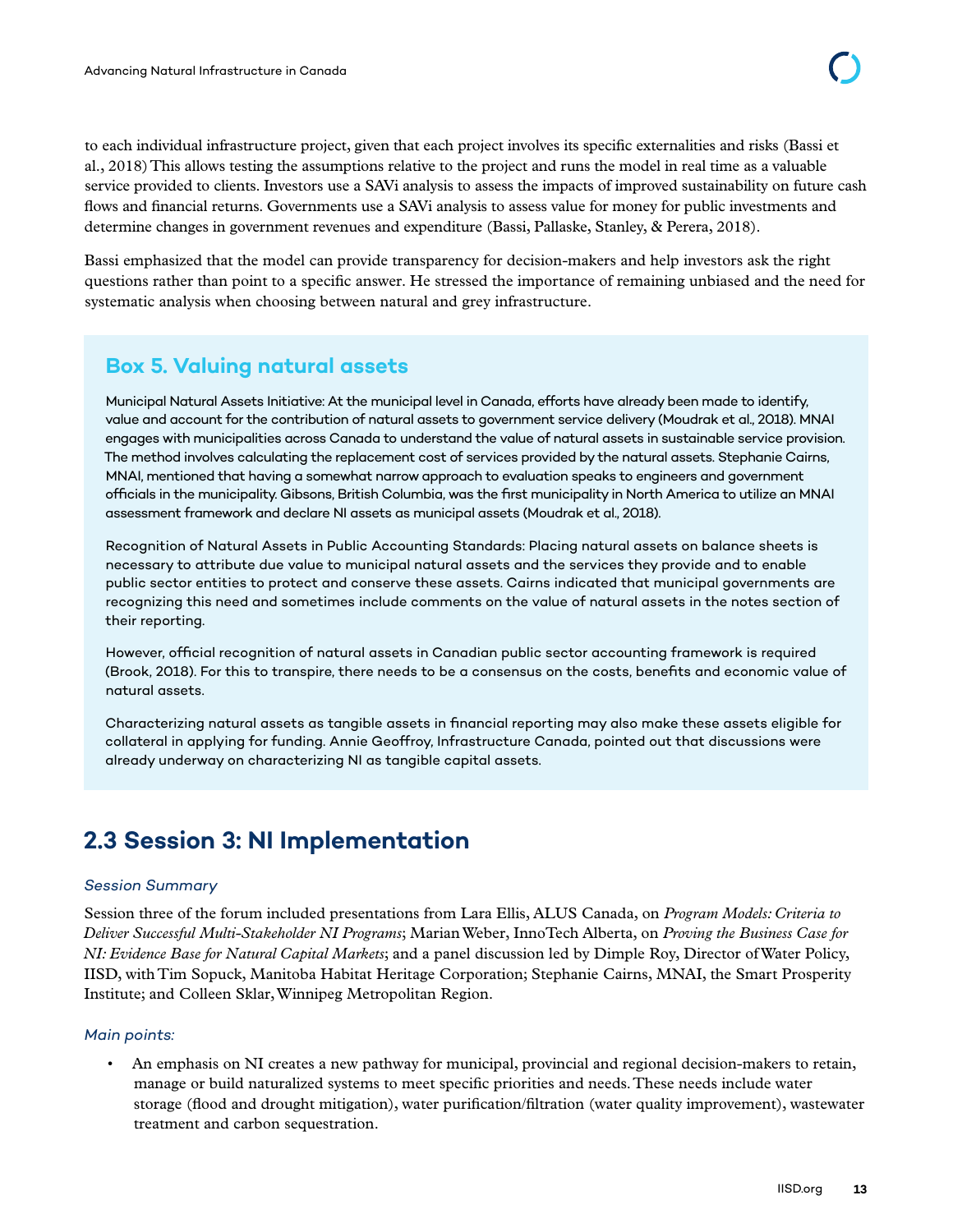- <span id="page-20-0"></span>• NI represents an opportunity to reduce infrastructure costs for all levels of government. Much of the knowhow of NI implementation exists in the nature conservation sector.
- The definition of NI and the eligibility of private land projects currently limits NI programming significantly.
- There is a need to connect NI outcomes with clear, tangible service delivery outcomes for local governments and decision-makers.
- Numerous efforts to restore and manage boreal forests and wetlands, riparian areas and waterfowl habitat have implementation mechanisms tied to land securement such as long-term conservation easements, legal protection (i.e., protected areas) and payment for ecosystem services (as used by ALUS). Land ownership is therefore a critical component of NI programming.
- Capacity building and guidance are needed on NI implementation at the local level, particularly in the context of municipalities.
- We need a clearer understanding of what constitutes NI to advance NI programming for priority outcomes such as flood/drought mitigation, water treatment, carbon sequestration, etc.
- Some thought is needed on how natural and grey infrastructure complement each other and co-exist toward more effective infrastructure outcomes.
- Not all NI projects are the same; scale, management, benefits, priorities and associated technologies play a role in implementation and affect adoption—particularly on private land.
- Better local cooperation and collaboration are necessary in Winnipeg and Manitoba to take advantage of funding opportunities and to reduce bureaucratic duplication and overlap in planning and implementation of NI opportunities.

# 2.3.1 Presentations

**Lara Ellis, ALUS Canada**, shared best practices related to NI programming. She highlighted that the United States recently passed the American's Water Infrastructure Act of 2018. This act enables the Environmental Protection Agency to accept green infrastructure for stormwater management and for the U.S. Army Corps of Engineers to consider nature-based projects as alternatives to traditional infrastructure. It also provides funding for drinking water source protection and a new grant assistance program to support local needs for climate resiliency (Ellis, 2018).

# **Box 6. Wastewater treatment in Dunnotar, MB**

The Village of Dunnotar, Manitoba, committed to reducing its impact on the health of downstream Lake Winnipeg. The municipality invested in a three-cell lagoon to improve their wastewater treatment, including the installation of a pilot passive filter adjacent to the lagoon. Over the operating season from 2009 to 2012, the removal efficiency of nutrients, pathogens, biochemical oxygen demand (BOD) and suspended solids ranged from 50 to 80 per cent, with nitrogen reduction at 60 per cent and phosphorus reduction at 70 per cent. The passive filter installation in the lagoon reduced phosphorus loads to Lake Winnipeg by 50 per cent (Dillon Consulting Limited, 2013). While this initiative pre-dates the NI efforts, it demonstrates some early efforts on the part of local governments to meet municipal service needs through passive, natural or naturalized systems that provide comparable or improved benefits.

#### **2.3.1.1 ALTERNATIVE PROGRAM MODELS**

Ellis discussed the multiple stakeholder program led by ALUS Canada to deliver NI projects across Canada (Ellis, 2018). ALUS Canada is working with partners in 23 communities across six provinces to implement NI projects. The program provides incentives to farmers and ranchers to restore, enhance and conserve natural features.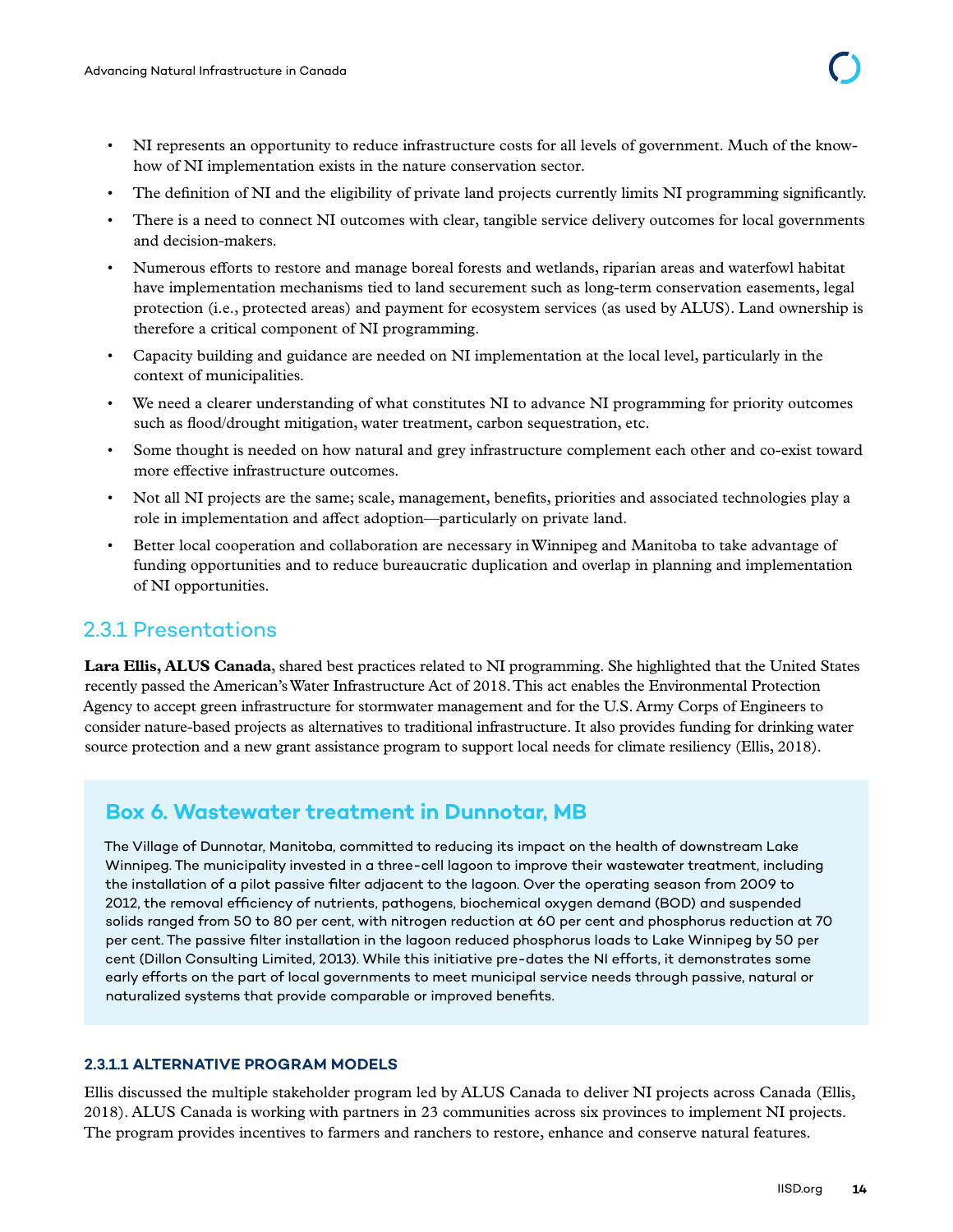ALUS is working on several pilot projects that will quantify the infrastructure-related benefits of environmental restoration in the Lake Erie basin and upstream of Edmonton, Alberta. ALUS is fostering a clearer understanding of NI value to spur investment. NI is a cost-effective way to manage risk and meet regulatory requirements, and it has many co-benefits.

Farmers and ranchers are the largest holders of private land in Canada. In much of southern Canada, the majority of land is privately held. Financial tools and mechanisms are essential to increasing NI on private lands to improve water quality and mitigate flood and drought. With the increasing risk of floods/droughts and the need to improve water quality, private land owners are essential stakeholders for implementing NI.

Some of the challenges to alternative financing models include geographic boundaries. Programs that are dispersed over a large area generally have lower participation; supply and demand vary per region, and there are high transaction costs. It remains difficult to ensure the long-term sustainability of financing and translating co-benefits to various users within a multistakeholder model.

Ellis and others recommended that the federal government address barriers in existing infrastructure funds and that a portion of green infrastructure program funds (from ICIP and the DMAF) should be fully dedicated to NI projects. Alternatively, a national and stand-alone funding program modelled on Alberta's Watershed Restoration and Resiliency Program could be created.

Specific challenges related to ICIP include that the use of public sector accounting standards preclude NI proponents from outside government, and that funding does not cover any ongoing operating costs (which is a larger component in NI projects). In DMAF, barriers include a minimum eligible threshold of CAD 20 million, which precludes smaller, cost-efficient NI projects.

**Marian Weber, InnoTech Alberta**, discussed the business case for NI and how we can integrate natural with built infrastructure. In order to prove the business case, we need to:

- Understand the cost-effectiveness and risk of NI
- Understand the necessary scale of NI to substitute grey infrastructure
- Provide clear guidance to decision-makers
- Support technology transfer to create a revenue stream.

The costs of NI include the foregone agriculture returns and the construction/maintenance costs. NI may have minimal costs up front; however, we must consider management costs throughout its lifetime. The benefits include reduced agricultural damages from flooding and droughts, avoided cost saving for stormwater and wastewater treatment, and other damages such as avoided recreation losses or energy and road infrastructure.

Weber spoke of InnoTech's work with ALUS through the Modeste Municipal NI Project to model the role of NI for climate resilience with a wetland restoration project. Challenges with modelling include various infrastructure options and adaptation scenarios, time horizons, project scale and performance variables. InnoTech has invested in a platform called Integrated Modelling for Watershed Evaluation of Best Management Practices (IMWEBs) to evaluate the best management practice effects of ecosystem services. The difficulty with these models is that they do not consider/understand land owner behaviour and adoption scale—for example, why is there low participation in water trading in the United States? We need to connect NI to a value chain to include insurance benefits, corporate social drivers and natural capital. There remain challenges to scaling up from case studies to real world implementation, including level of performance, metrics, spillovers and externalities, project failures, etc. Marian Weber stressed the need to consider all factors to inform real markets.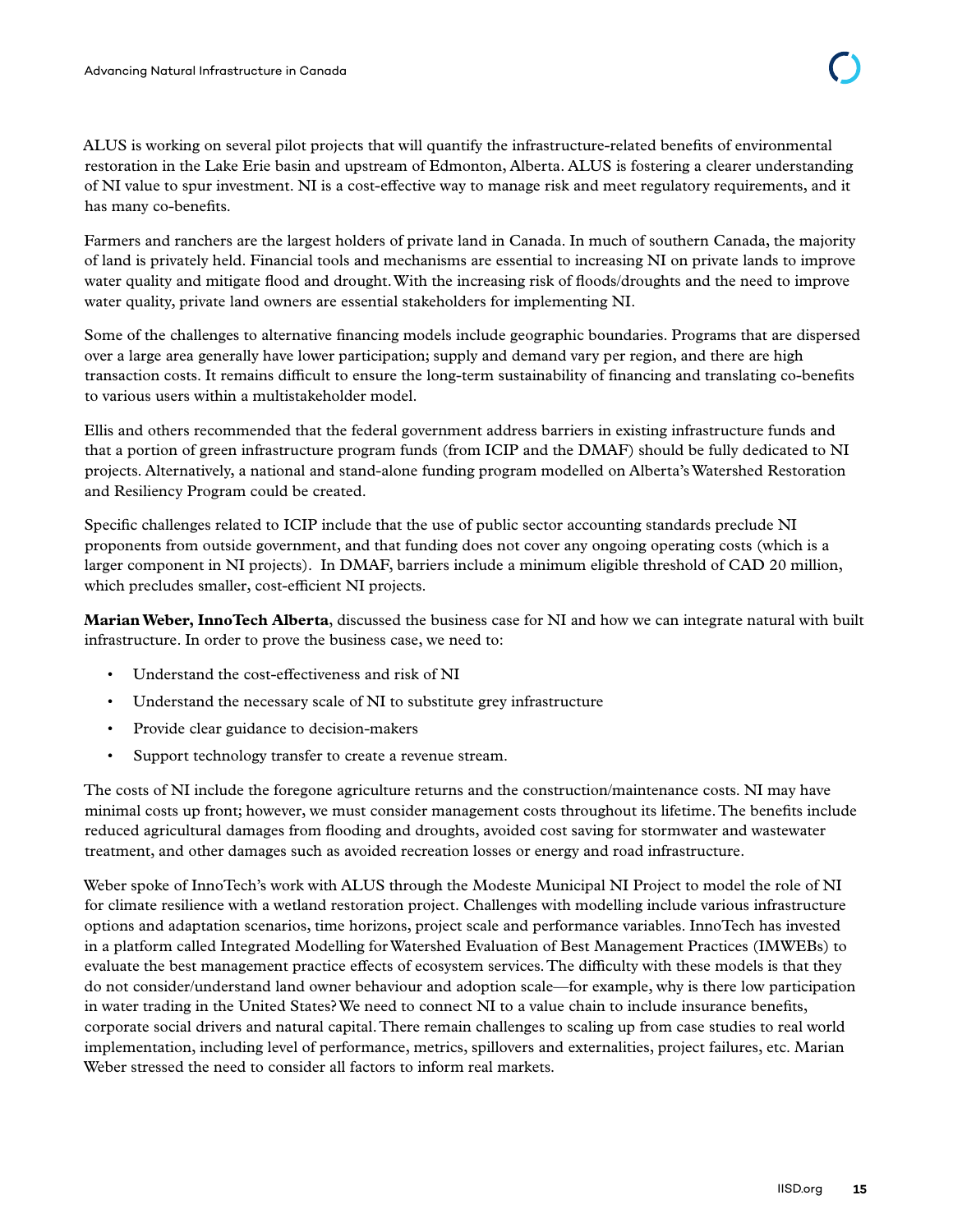#### <span id="page-22-0"></span>**2.3.1.2 OPPORTUNITIES AND BARRIERS**

The panel discussion led by **Dimple Roy, IISD**, included overcoming practical barriers and leveraging opportunities for NI implementation.

**Stephanie Cairns, MNAI and Smart Prosperity Institute (SPI)**, spoke on an SPI approach to developing a partnership model with local governments, to coach them, build capacity and internal knowledge, and eventually develop an ongoing asset management cycle. SPI uses a narrow approach to working with governments to understand replacement costs for assets in local municipalities. It encourages groups to understand the value of their systems in the context of protection and management. Cairns stated that it is incredibly important to have evidence-based documentation on NI in terms of dollar value, as it provides a different perspective on asset protection. It is also important to include these assets in financial statements to ensure their management, although the currently accepted Public Sector Accounting Board guidelines prohibit the inclusion of natural assets in financial statements.

**Colleen Sklar, Winnipeg Metropolitan Region**, works with 17 municipalities to enable collaborative efforts around regional municipal planning. She spoke of the importance of NI for municipal managers as they try to balance the demands of community needs, tight budgets and demands of aging infrastructure, of which one third needs replacing. Colleen also mentioned that, beyond understanding what assets we have, it is important to know what your neighbours have. We need to ensure that our municipalities and governments gain the proper education on how NI can provide municipal services for local needs.

### **Box 7. The Canadian Infrastructure Report Card**

The *Canadian Infrastructure Report Card* assesses "the condition of Canada's municipally owned infrastructure to help decision-makers identify cracks in this important foundation, and inform solutions to address them." The 2016 report card emphasizes the role of municipalities as owners of almost 60 per cent of Canada's core public infrastructure, valued at approximately CAD 1.1 trillion, and indicates that "one-third of our municipal infrastructure is in fair, poor or very poor condition." Municipal infrastructure, therefore, provides a clear opportunity in the context of NI programming in the country.

Source: Canadian Construction Association, Canadian Public Works Association, Canadian Society for Civil Engineering, & Federation of Canadian Municipalities, 2016.

**Tim Sopuck, Manitoba Habitat Heritage Corporation**, discussed that previous conservation work is focused on the funder's expectations, but successful NI work focuses on the landscape. He stressed the importance of promoting NI on private land and re-emphasized points made by Ellis, ALUS Canada, and that NI needs to be flexible. We are currently observing barriers to delivering on these activities, including consensus on the definition of a tangible asset and of NI. Sopuck stressed the importance of speaking the same language and for interdisciplinary groups to work together. He specifically focused on barriers to NI implementation, such as private land ownership being ineligible as infrastructure assets. Manitoba Habitat Heritage Corporation's upcoming role as administrator of Manitoba's Conservation Trust provides a provincial priority and funding opportunity to coordinate NI programming for multiple outcomes.

A clear message of the session was to link NI to tangible municipal services. Cairns highlighted examples of where NI projects meet service delivery needs of municipal governments. A clear gap is the capacity to plan and implement NI projects at the local level. Sklar highlighted that the Winnipeg Metropolitan Region works with municipalities to develop regional plans and to build internal capacities. While municipalities understand the value of NI, there is no clear guidance on how to do it. Both Sklar and Cairns highlighted the creation of clear guidance as a specific opportunity to drive NI programming forward. In addition, current efforts on asset management frameworks and natural asset accounting are of increasing importance in the local context. We need to show the value of these systems to municipalities and local decision-makers under climate stress scenarios.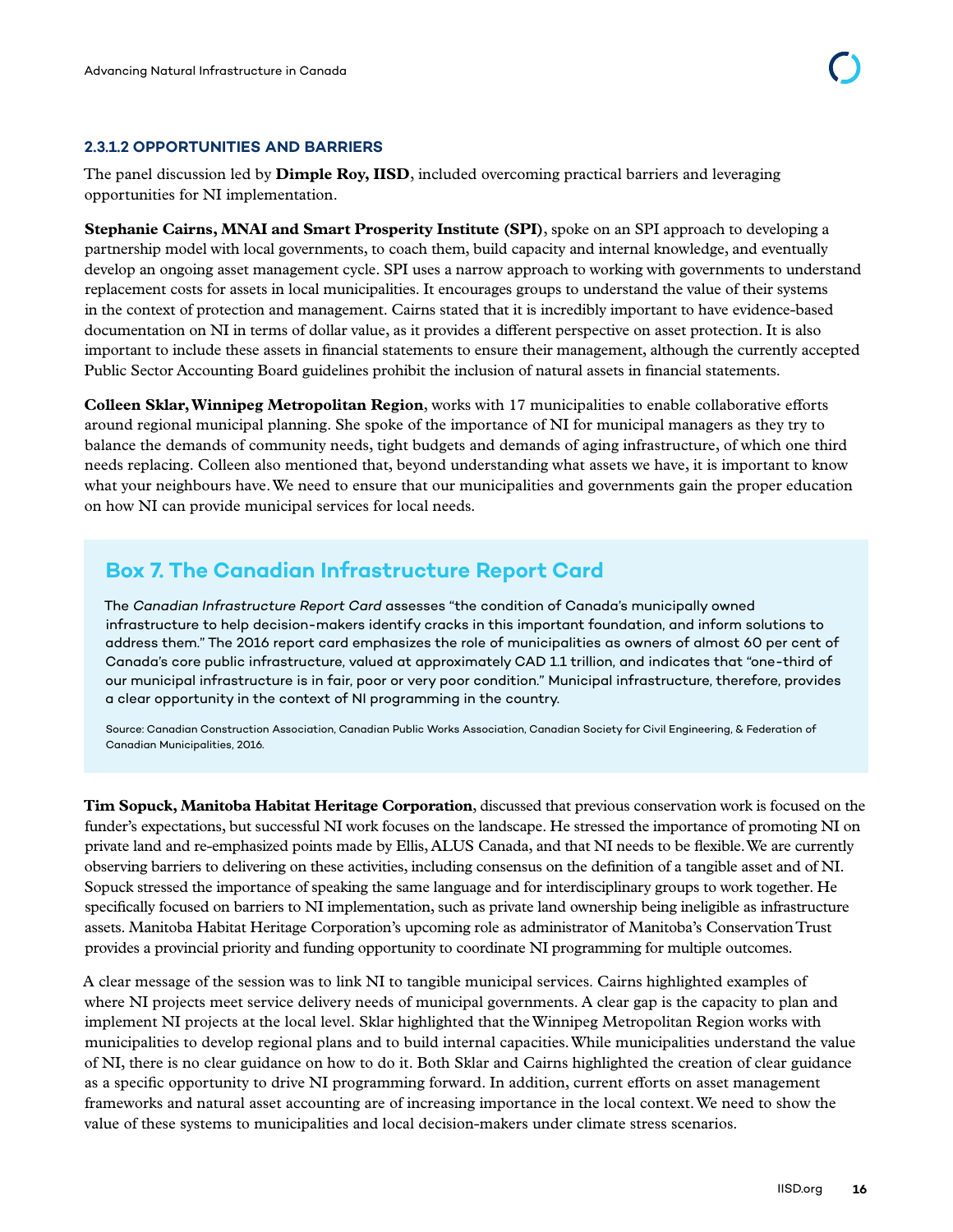# <span id="page-23-0"></span>**3.0 Next Steps to Improving NI Implementation**

The Advancing Natural Infrastructure in Canada forum was successful, particularly in bringing together various agencies and sectors that do not typically connect on practical levels. The event began the process of developing a common understanding of opportunities and next steps related to NI programming and implementation. Key insights from the forum are summarized in the Executive Summary.

Some priority next steps, as identified through forum discussions, are:

**Consider NI in federal Infrastructure programming:** Some targeted changes are needed in federal programs and accounting systems to simply allow NI projects to be incorporated more easily into current infrastructure planning, financing and maintenance. Specifically, the ICIP and DMAF programs administered by Infrastructure Canada present real opportunities to enable NI project implementation:

*Recommended changes in ICIP:* allowing the use of Generally Acceptable Accounting Practices in addition to Public Sector Accounting Standards to enable NI project proponents outside of government, who are currently most involved in NI project delivery; allowing operating costs in eligible NI projects, as upfront costs are a significantly lower component of total costs in comparison with built projects.

*Recommended changes in DMAF:* removing the minimum threshold of CAD 20 million to allow smaller cost-efficient and low-cost NI projects.

**Consider a federal program dedicated to NI support:** A recommendation to dedicate funding and programming support is built on the understanding that natural assets are critical for current and future infrastructure needs, as well as for expected challenges arising from climate change. A program dedicated to NI programming can incorporate many suggestions provided for ICIP and DMAF.

**Natural assets should be considered in public sector accounting:** Canada needs to build incentive for municipalities to value and protect their natural assets. Currently, the Public Sector Accounting Board prohibits the inclusion of natural assets in public sector financial statements; current guidelines only recognize purchased natural assets (Brooke, 2018).

**Watershed and municipal demonstration projects are needed:** A watershed approach is being used across much of Canada to address water supply, water quality and climate resilience to flood/drought. Municipal leaders are responsible for making many of the infrastructure planning and investment decisions. Municipal leaders, watershed managers and necessary experts should collaborate to understand common priorities and the potential use of NI to address these.

**Private sector financing for NI:** Public revenues and government support are inadequate to address the infrastructure gap that is emerging across the country. SRI, including green bonds, sustainable bonds and resilience bonds, provide emerging opportunities to finance NI. Green bonds are relatively new in Canada; however, the issuance is growing rapidly. Projects around renewable energy and energy efficiency are commonly targeted for financing through green bonds. Nevertheless, conservation NI projects can also be well suited to perform as green or resilience bonds.

**Outcome evaluation and performance metrics:** The stated goal of the ICIP program includes that it aims to "provide communities with more reliable water and wastewater systems" (Infrastructure Canada, 2018d). The DMAF program aims to "invest in the public infrastructure we need to mitigate the potential economic, environmental and social impacts of climate change, and strengthen our resilience to disasters triggered by natural hazards and extreme weather events" (Infrastructure Canada, 2018b). Systematic evaluation of infrastructure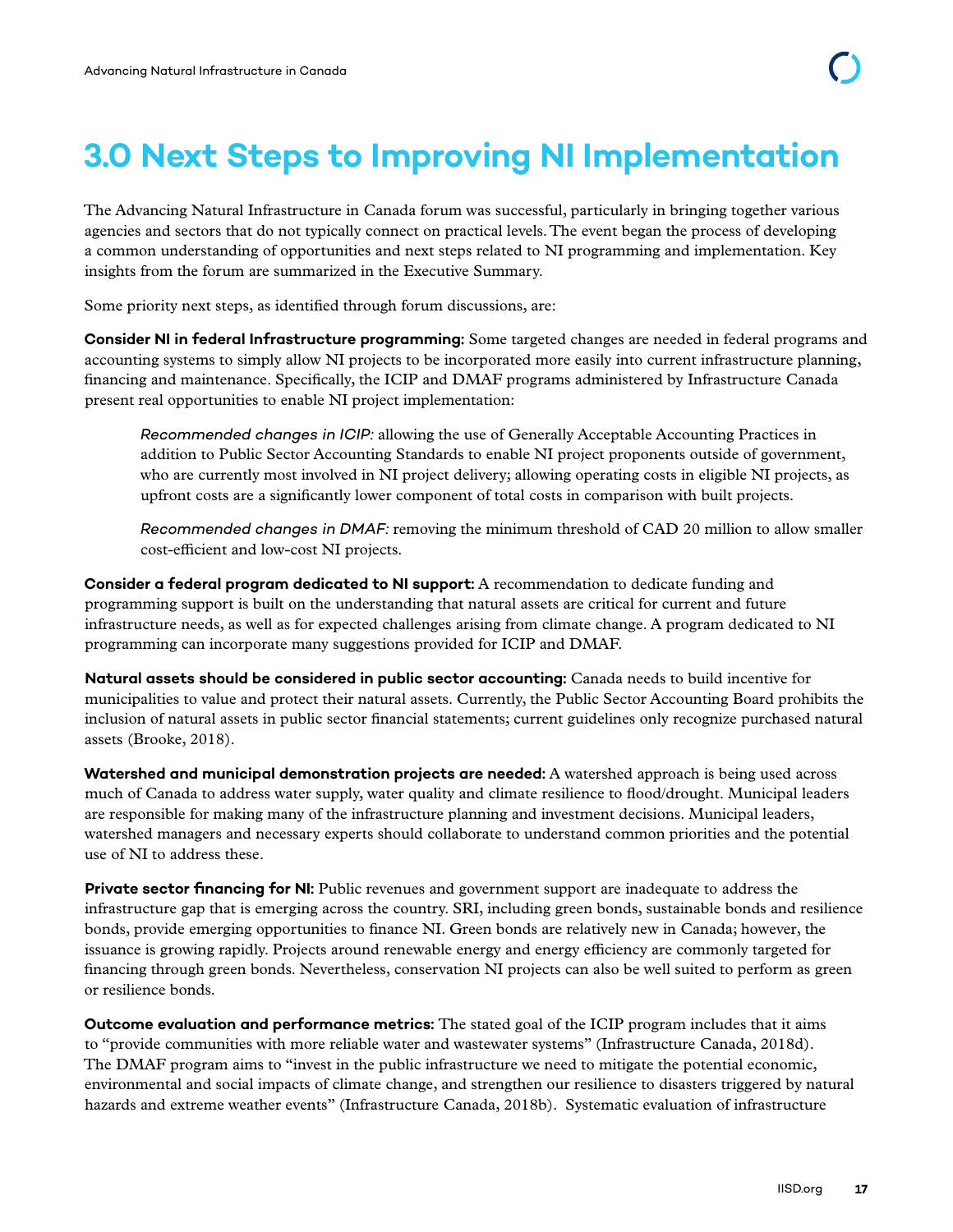assets to understand how we are meeting these needs is a critical part of ensuring value for money and meeting our societal objective. Performance measurement is also critical to attracting private sector investments that require feedback on return on investment and how the asset is performing over time and space. Consistent and standardized metrics will allow projects to be scaled up from case studies to actual large-scale implementation.

#### **Guidance and capacity building are needed at the infrastructure planning and implementation levels:**

With a growing understanding of the potential for NI to address key environmental and community priorities, practical guidance and capacity building are needed where the critical gaps still exist. It was suggested in the forum that we need clear and functional guidelines on how NI can offer municipal services for local needs. This will ensure that local groups understand the value of their natural assets and provide incentives for protection and management. These guides should also include options and processes for NI implementation and options on financing and eligibility. We also need to consolidate plans and invite various stakeholders to the discussion.

**Address fragmented programming:** Currently, different private sector entities, non-governmental organizations, government departments and even levels of government and experts are tackling different aspects of infrastructure planning and implementation. While collaborative projects could demonstrate how these groups can come together on common interests, enabling interdisciplinary conventions and dialogue to align interests, particularly between government departments, insurance agencies, financial groups and municipalities, is needed.

**Communicate:** We need to build a common understanding of NI and how it can be financed and implemented. While the communication of best practices, such as by Moudrak et al. (2018), have highlighted the costeffectiveness and value of NI projects, communications on projects that fail provide lessons for future implementation. Better communications around success, process, failures and analysis on what works and what doesn't are critical steps to mainstreaming NI into planning processes and meeting our infrastructure needs through a variety of means. The need for convening experts, practitioners and government departments was emphasized at the NI forum.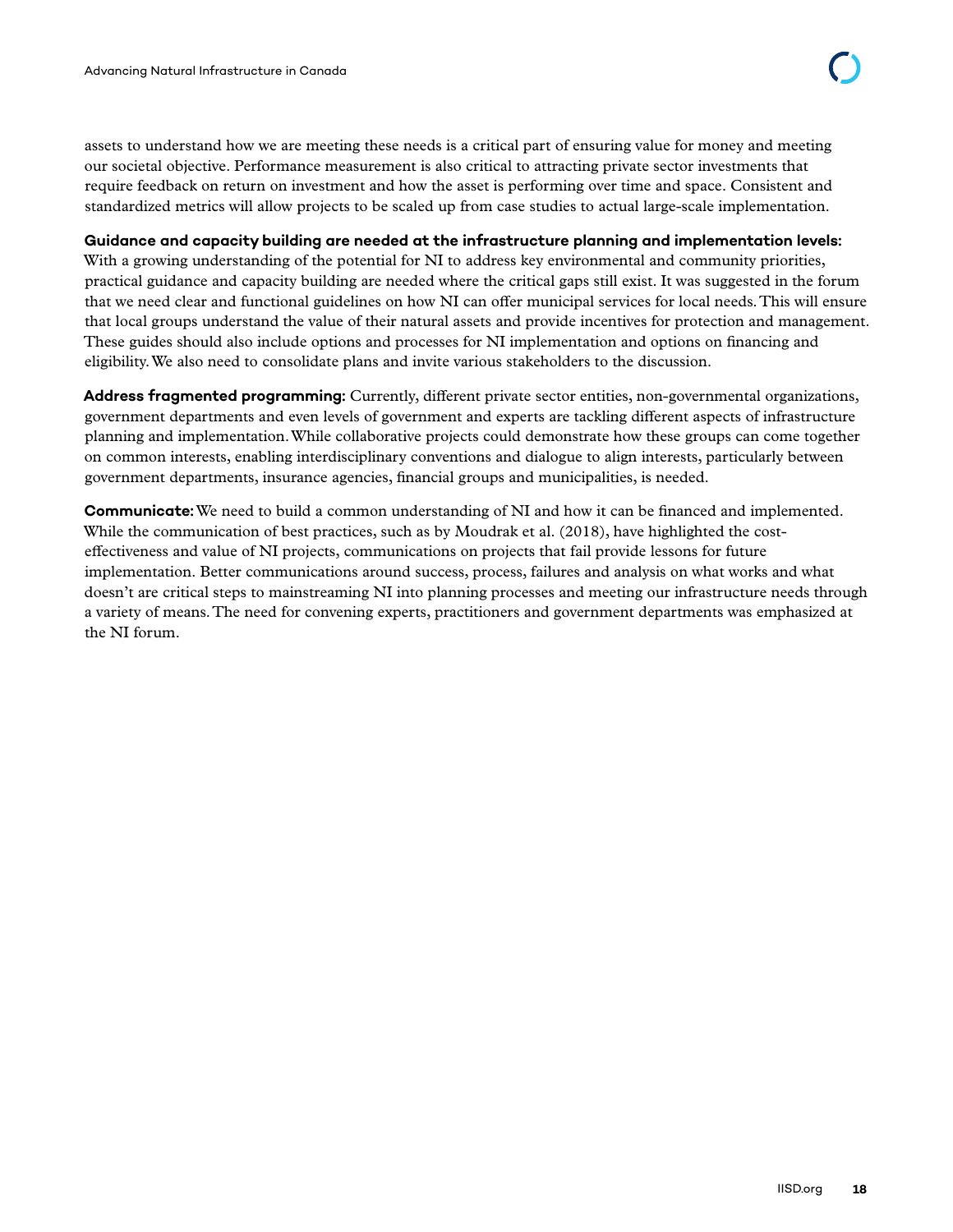# <span id="page-25-0"></span>**References**

America's Water Infrastructure Act, S.3021, 115<sup>th</sup> Congress (2018). Retrieved from [https://www.congress.gov/](https://www.congress.gov/bill/115th-congress/senate-bill/3021/text) [bill/115th-congress/senate-bill/3021/text](https://www.congress.gov/bill/115th-congress/senate-bill/3021/text)

Artemis. (n.d.). What is a catastrophe bond (or cat bond)? Retrieved from [http://www.artemis.bm/library/what-is-a](http://www.artemis.bm/library/what-is-a-catastrophe-bond.html)[catastrophe-bond.html](http://www.artemis.bm/library/what-is-a-catastrophe-bond.html)

Bassi, A. M., Pallaske, G., Stanley, M., & Perera, O. (2018, November 14). *Sustainable Asset Valuation Model (SAVi): Transparency for decision-makers and investors* (PowerPoint). Paper presented by A. Bassi at Advancing Natural Infrastructure in Canada Forum, Winnipeg, Manitoba. Retrieved from [https://www.iisd.org/sites/default/files/](https://www.iisd.org/sites/default/files/meterial/Andrea%20Bassi%2C%20IISD%2C%202018.pdf) [meterial/Andrea%20Bassi%2C%20IISD%2C%202018.pdf](https://www.iisd.org/sites/default/files/meterial/Andrea%20Bassi%2C%20IISD%2C%202018.pdf)

Bateman, L. (2018, November 14). *Climate change impacts, adaptation and federal support for natural infrastructure* (PowerPoint). Paper presented at Advancing Natural Infrastructure in Canada Forum, Winnipeg, Manitoba. Retrieved from <https://www.iisd.org/sites/default/files/meterial/Laniel%20Bateman%2C%20ECCC%2C%202018.pdf>

Börtzler, T. (2018, November 14). *Natural infrastructure financing* (PowerPoint). Paper presented at Advancing Natural Infrastructure in Canada Forum, Winnipeg, Manitoba. Retrieved from [https://www.iisd.org/sites/default/](https://www.iisd.org/sites/default/files/meterial/Thomas%20Bortzler%2C%20Munich%20Re%20Canada%2C%20%202018.pdf) [files/meterial/Thomas%20Bortzler%2C%20Munich%20Re%20Canada%2C%20%202018.pdf](https://www.iisd.org/sites/default/files/meterial/Thomas%20Bortzler%2C%20Munich%20Re%20Canada%2C%20%202018.pdf)

Brooke, R. (2018, November 27). Letter to Public Sector Accounting Board (PSAB). Retrieved from [https://mnai.](https://mnai.ca/opening-the-public-sector-accounting-door-for-natural-assets/) [ca/opening-the-public-sector-accounting-door-for-natural-assets/](https://mnai.ca/opening-the-public-sector-accounting-door-for-natural-assets/)

Brooke, R., Cairns, S., Machado, E., Molnar, M., & O'Neill, S. J. (2017). *Municipal natural asset management as a sustainable infrastructure strategy: The emerging evidence*. Retrieved from [http://gibsons.ca/wp-content/](http://gibsons.ca/wp-content/uploads/2018/01/GGKP-Submission-Final-July-24-2017.pdf) [uploads/2018/01/GGKP-Submission-Final-July-24-2017.pdf](http://gibsons.ca/wp-content/uploads/2018/01/GGKP-Submission-Final-July-24-2017.pdf)

Canadian Construction Association, Canadian Public Works Association, Canadian Society for Civil Engineering, & Federation of Canadian Municipalities. (2016). *Canadian infrastructure report card*. Retrieved from [http://](http://canadianinfrastructure.ca/downloads/Canadian_Infrastructure_Report_2016.pdf) [canadianinfrastructure.ca/downloads/Canadian\\_Infrastructure\\_Report\\_2016.pdf](http://canadianinfrastructure.ca/downloads/Canadian_Infrastructure_Report_2016.pdf)

Cohen-Shacham, E., Walter, G., Janzen. C., & Maginnis, S. (Eds.) (2016). *Nature-based solutions to address global societal challenges*. ICUN: Gland, Switzerland doi: 10.2305/IUCN/CH/2016. 13.en

Critchley, B. (2018, May 9). Behind Manulife's historic \$600 million green bond issue: First for an insurer in domestic market. *Financial Post*. Retrieved from [https://business.financialpost.com/news/fp-street/behind-manulifes](https://business.financialpost.com/news/fp-street/behind-manulifes-historic-600-million-green-bond-issue-first-for-an-insurer-in-domestic-market)[historic-600-million-green-bond-issue-first-for-an-insurer-in-domestic-market](https://business.financialpost.com/news/fp-street/behind-manulifes-historic-600-million-green-bond-issue-first-for-an-insurer-in-domestic-market)

Dillon Consulting Limited. (2013). *Environmental Act proposal: Final report*. Retrieved from [https://www.gov.mb.ca/](https://www.gov.mb.ca/sd/eal/registries/914.2dunnotar/dunnottar-eap-final.pdf) [sd/eal/registries/914.2dunnotar/dunnottar-eap-final.pdf](https://www.gov.mb.ca/sd/eal/registries/914.2dunnotar/dunnottar-eap-final.pdf)

Ellis, L. (2018, November 14). *Program models: Criteria to deliver successful multi-stakeholder natural infrastructure programs* (PowerPoint). Paper presented at Advancing Natural Infrastructure in Canada Forum, Winnipeg, Manitoba. Retrieved from [https://www.iisd.org/sites/default/files/meterial/Lara%20Ellis%2C%20ALUS%20](https://www.iisd.org/sites/default/files/meterial/Lara%20Ellis%2C%20ALUS%20Canada%202018.pdf) [Canada%202018.pdf](https://www.iisd.org/sites/default/files/meterial/Lara%20Ellis%2C%20ALUS%20Canada%202018.pdf)

Environment and Climate Change Canada. (2016). *Pan-Canadian Framework on Clean Growth and Climate Change: Canada's plan to address climate change and grow the economy*. Gatineau, Quebec: Environment and Climate Change Canada. Retrieved from http://publications.gc.ca/collections/collection 2017/eccc/En4-294-2016-eng.pdf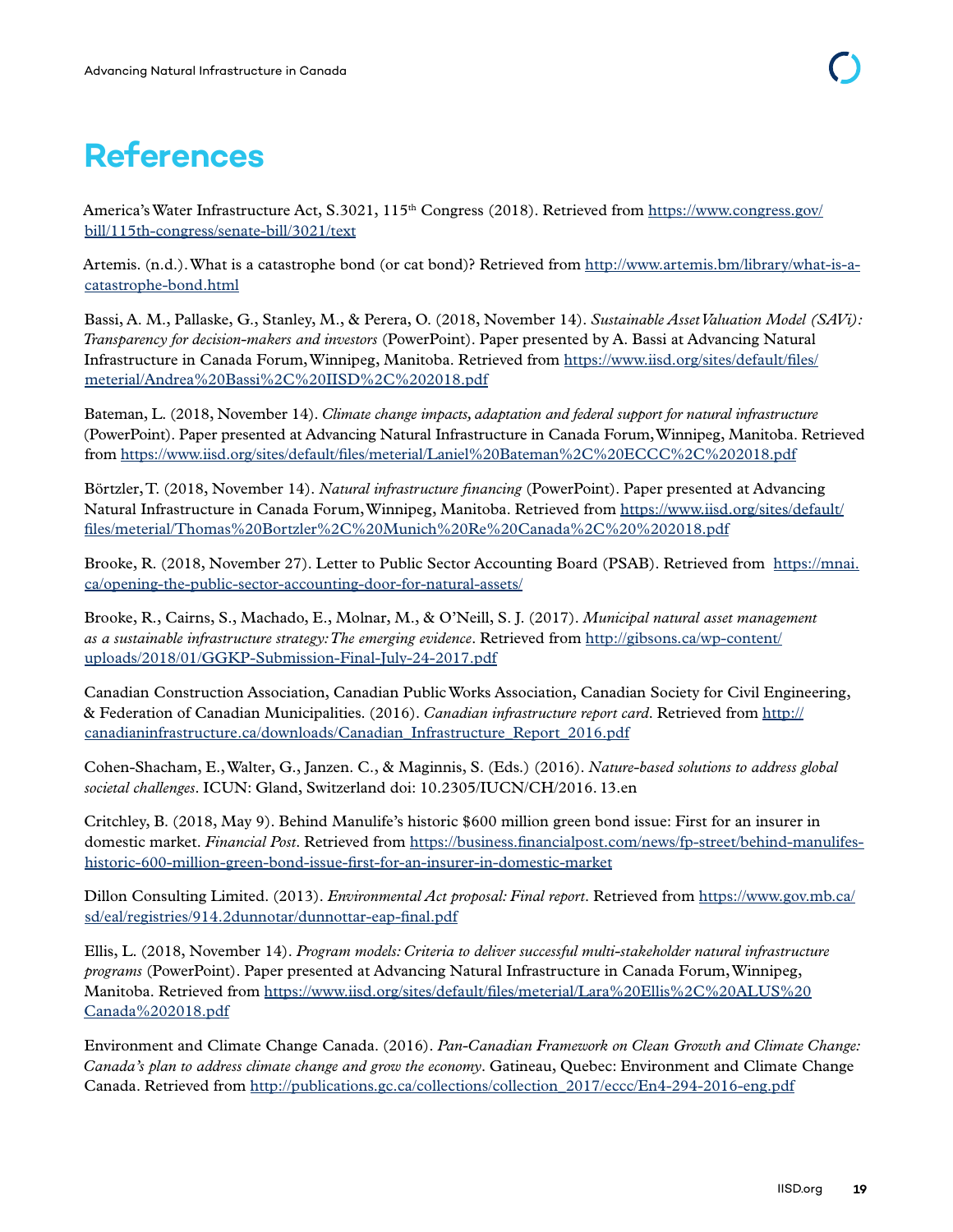European Commission. (2018). Investing in green infrastructure. Retrieved from [http://ec.europa.eu/environment/](http://ec.europa.eu/environment/nature/ecosystems/investing/index_en.htm) [nature/ecosystems/investing/index\\_en.htm](http://ec.europa.eu/environment/nature/ecosystems/investing/index_en.htm)

Government of Canada. (2018). *Interim report of the Expert Panel on Sustainable Finance*. Retrieved from [http://](http://publications.gc.ca/collections/collection_2018/eccc/En4-350-1-2018-eng.pdf) [publications.gc.ca/collections/collection\\_2018/eccc/En4-350-1-2018-eng.pdf](http://publications.gc.ca/collections/collection_2018/eccc/En4-350-1-2018-eng.pdf)

Government of Ontario. (2018). *Province of Ontario 7-year - \$1 billion global CAD green bond*. Retrieved from [https://](https://www.ofina.on.ca/pdf/Feb5_18_G77_en.pdf) [www.ofina.on.ca/pdf/Feb5\\_18\\_G77\\_en.pdf](https://www.ofina.on.ca/pdf/Feb5_18_G77_en.pdf)

Hadden, M. & Taylor, J. (2018, November 14). *Social financing within global capital markets* (PowerPoint). Paper presented at Advancing Natural Infrastructure in Canada Forum, Winnipeg, Manitoba.

Insurance Bureau of Canada. (2018). 2018 facts of the property and insurance industry in Canada. Retrieved from [http://assets.ibc.ca/Documents/Facts%20Book/Facts\\_Book/2018/IBC-Fact-Book-2018.pdf](http://assets.ibc.ca/Documents/Facts%20Book/Facts_Book/2018/IBC-Fact-Book-2018.pdf) 

ICF. (2018). *Best practices and resources on climate resilient natural infrastructure*. Prepared for Canadian Council of Ministers of the Environment. Retrieved from [https://www.ccme.ca/files/Resources/climate\\_change/Natural\\_](https://www.ccme.ca/files/Resources/climate_change/Natural_Infrastructure_Report_EN.pdf) [Infrastructure\\_Report\\_EN.pdf](https://www.ccme.ca/files/Resources/climate_change/Natural_Infrastructure_Report_EN.pdf)

Infrastructure Canada. (2018a). *Canada – Manitoba Infrastructure Bilateral Agreement for the Investing in Canada Infrastructure Program*. Retrieved from [https://www.infrastructure.gc.ca/alt-format/pdf/agreements](https://www.infrastructure.gc.ca/alt-format/pdf/agreements-ententes/2018/2018-MB-Bilateral-Agreement-EN.pdf)[ententes/2018/2018-MB-Bilateral-Agreement-EN.pdf](https://www.infrastructure.gc.ca/alt-format/pdf/agreements-ententes/2018/2018-MB-Bilateral-Agreement-EN.pdf)

Infrastructure Canada. (2018b). Disaster Mitigation and Adaptation Fund (DMAF) - Applicant's Guide. Retrieved from<https://www.infrastructure.gc.ca/dmaf-faac/dmaf-guide-faac-eng.html?pedisable=true>

Infrastructure Canada. (2018c). Disaster Mitigation and Adaptation Fund – Frequently Asked Questions. Government of Canada. Retrieved from<https://www.infrastructure.gc.ca/dmaf-faac/faq-eng.html>

Infrastructure Canada. (2018d). Investing in green infrastructure. Government of Canada. Retrieved from [https://](https://www.infrastructure.gc.ca/plan/gi-iv-eng.html) [www.infrastructure.gc.ca/plan/gi-iv-eng.html](https://www.infrastructure.gc.ca/plan/gi-iv-eng.html)

Infrastructure Canada. (2018e). Program details. Government of Canada. Retrieved from [http://www.infrastructure.](http://www.infrastructure.gc.ca/dmaf-faac/details-eng.html) [gc.ca/dmaf-faac/details-eng.html](http://www.infrastructure.gc.ca/dmaf-faac/details-eng.html)

Intact Financial Corporation. (2017). *Annual report*. Retrieved from [https://s1.q4CAD.com/321139868/files/doc\\_](https://s1.q4CAD.com/321139868/files/doc_financials/annual/2017/IFC-2017-AR_en.pdf) [financials/annual/2017/IFC-2017-AR\\_en.pdf](https://s1.q4CAD.com/321139868/files/doc_financials/annual/2017/IFC-2017-AR_en.pdf)

Manitoba Strategic Infrastructure Secretariat. (n.d.a). ICIP investment streams. Retrieved from [https://www.gov.](https://www.gov.mb.ca/fpir/strainfrasec/investing/invstreams.html#GIS) [mb.ca/fpir/strainfrasec/investing/invstreams.html#GIS](https://www.gov.mb.ca/fpir/strainfrasec/investing/invstreams.html#GIS)

Manitoba Strategic Infrastructure Secretariat. (n.d.b). Investing in Canada Infrastructure Program (ICIP). Retrieved from<https://www.gov.mb.ca/fpir/strainfrasec/investing/index.html>

Mettler, C. (2018, May 9). Floods in Canada: On the rise. Freshwater Alliance. Retrieved from [https://www.](https://www.freshwateralliance.ca/floods) [freshwateralliance.ca/floods](https://www.freshwateralliance.ca/floods)

Moudrak, N. (2018, November 14). *The utility of natural infrastructure for climate adaptation in Canada* (PowerPoint). Paper presented at Advancing Natural Infrastructure in Canada Forum, Winnipeg, Manitoba. Retrieved from <https://www.iisd.org/sites/default/files/meterial/Natalia%20Moudrak%2C%20Intact%20Centre%2C%202018.pdf>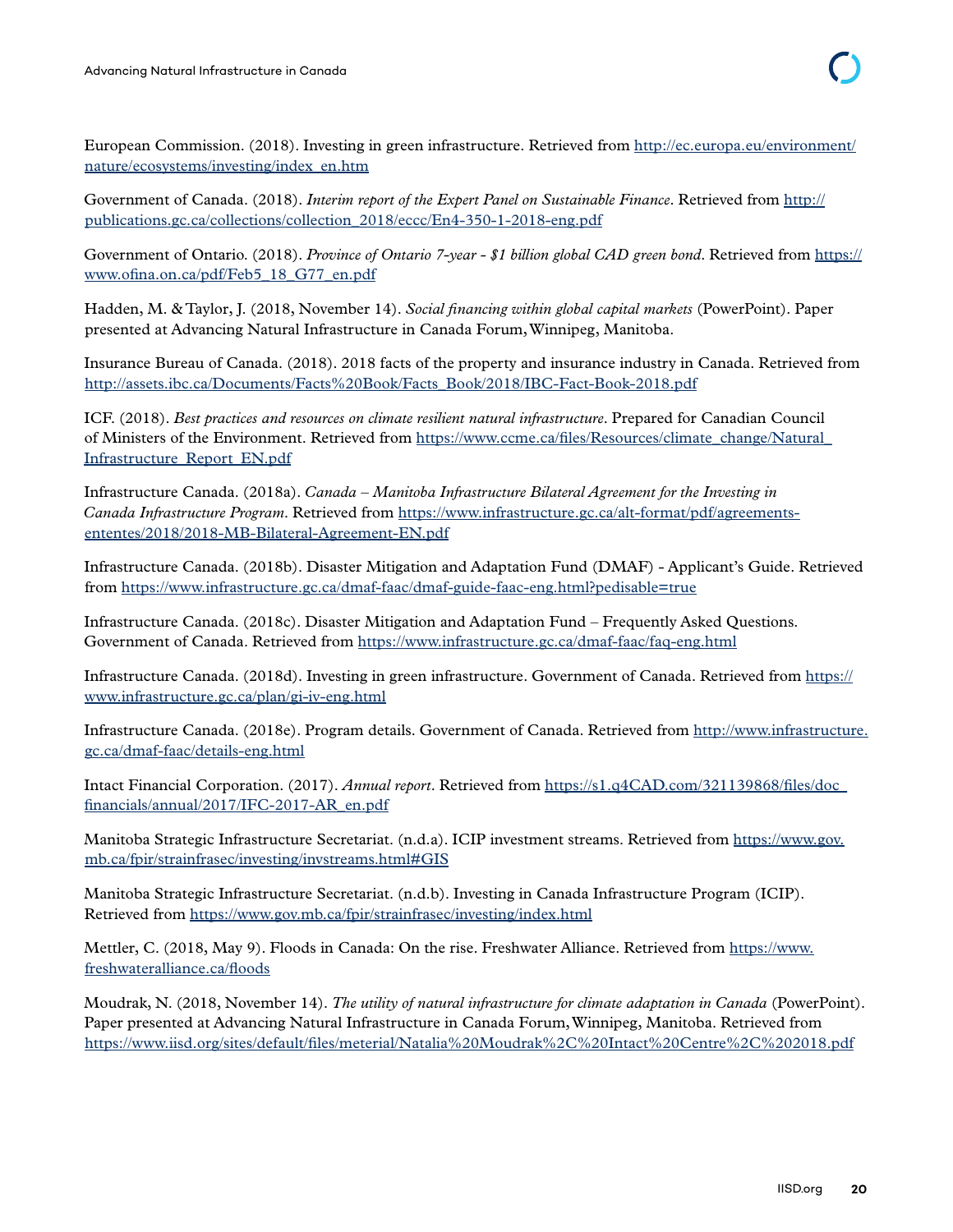Moudrak, N., Feltmate, B., Venema, H., Osman, H. (2018). *Combating Canada's rising flood costs: Natural infrastructure is an underutilized option*. Prepared for Insurance Bureau of Canada. Intact Centre on Climate Adaptation, University of Waterloo.

Natural Infrastructure for Business (n.d.). Why natural infrastructure? Retrieved from [https://www.](https://www.naturalinfrastructureforbusiness.org/about/) [naturalinfrastructureforbusiness.org/about/](https://www.naturalinfrastructureforbusiness.org/about/)

Re:Focus Partners. (2015). *Leveraging cat bonds as a mechanism for resilient infrastructure project finance*. Retrieved from <http://www.refocuspartners.com/wp-content/uploads/2017/02/RE.bound-Program-Report-December-2015.pdf>

Ruggeri, A. (2017, May 16). 'Resilience bonds': A secret weapon against catastrophe. BBC. Retrieved from [http://](http://www.bbc.com/future/story/20170515-resilience-bonds-a-secret-weapon-against-catastrophe) [www.bbc.com/future/story/20170515-resilience-bonds-a-secret-weapon-against-catastrophe](http://www.bbc.com/future/story/20170515-resilience-bonds-a-secret-weapon-against-catastrophe)

Sahl, J., Hamel, P., Molnar, M., Thompson, M., Zawadzki, A. & Plummer, B. (2016). *Economic valuation of the stormwater management services provided by the Whitetower Park ponds, Gibsons, BC* (Draft). Retrieved from [https://](https://mnai.ca/media/2018/01/TownofGibsons_CaseStudy.pdf) [mnai.ca/media/2018/01/TownofGibsons\\_CaseStudy.pdf](https://mnai.ca/media/2018/01/TownofGibsons_CaseStudy.pdf)

Stewart, C. (2018, November 14). *Elevated climate risks and implication for the insurance sector* (PowerPoint). Paper presented at Advancing Natural Infrastructure in Canada Forum, Winnipeg, Manitoba. Retrieved from [https://www.](https://www.iisd.org/sites/default/files/meterial/Craig%20Stewart%2C%20Insurance%20Bureau%20of%20Canada%202018.pdf) [iisd.org/sites/default/files/meterial/Craig%20Stewart%2C%20Insurance%20Bureau%20of%20Canada%202018.pdf](https://www.iisd.org/sites/default/files/meterial/Craig%20Stewart%2C%20Insurance%20Bureau%20of%20Canada%202018.pdf)

Teneycke, K. (2018, November 14). *Nature Conservancy of Canada* (PowerPoint). Paper presented at Advancing Natural Infrastructure in Canada Forum, Winnipeg, Manitoba. Retrieved from [https://www.iisd.org/sites/default/](https://www.iisd.org/sites/default/files/meterial/Kevin%20Teneycke%2C%20Nature%20Conservancy%20of%20Canada%2C%202018.pdf) [files/meterial/Kevin%20Teneycke%2C%20Nature%20Conservancy%20of%20Canada%2C%202018.pdf](https://www.iisd.org/sites/default/files/meterial/Kevin%20Teneycke%2C%20Nature%20Conservancy%20of%20Canada%2C%202018.pdf)

Town of Gibsons. (2017). *Advancing municipal natural asset management: The Town of Gibsons' experience in financing planning and reporting*. Retrieved from [https://gibsons.ca/wp-content/uploads/2018/01/GibsonsFinancialPlanningRe](https://gibsons.ca/wp-content/uploads/2018/01/GibsonsFinancialPlanningReportJan2018-PRINT.pdf) [portJan2018-PRINT.pdf](https://gibsons.ca/wp-content/uploads/2018/01/GibsonsFinancialPlanningReportJan2018-PRINT.pdf)

United Nations Environment Programme. (2017). *Green Infrastructure guide for water management: Ecosystem-based management for water-related infrastructure projects*. Retrieved from [https://www.idaea.csic.es/medspring/sites/default/](https://www.idaea.csic.es/medspring/sites/default/files/Green-infrastructure-Guide-UNEP.pdf) [files/Green-infrastructure-Guide-UNEP.pdf](https://www.idaea.csic.es/medspring/sites/default/files/Green-infrastructure-Guide-UNEP.pdf)

Vajjhala, S. (2015, December 16). Financing infrastructure through resilience bonds. Brookings. Retrieved from <https://www.brookings.edu/blog/the-avenue/2015/12/16/financing-infrastructure-through-resilience-bonds/>

Weber, M. (2018, November 14). *Proving the business case for natural infrastructure: Evidence base for natural capital markets* (PowerPoint). Paper presented at Advancing Natural Infrastructure in Canada Forum, Winnipeg, Manitoba.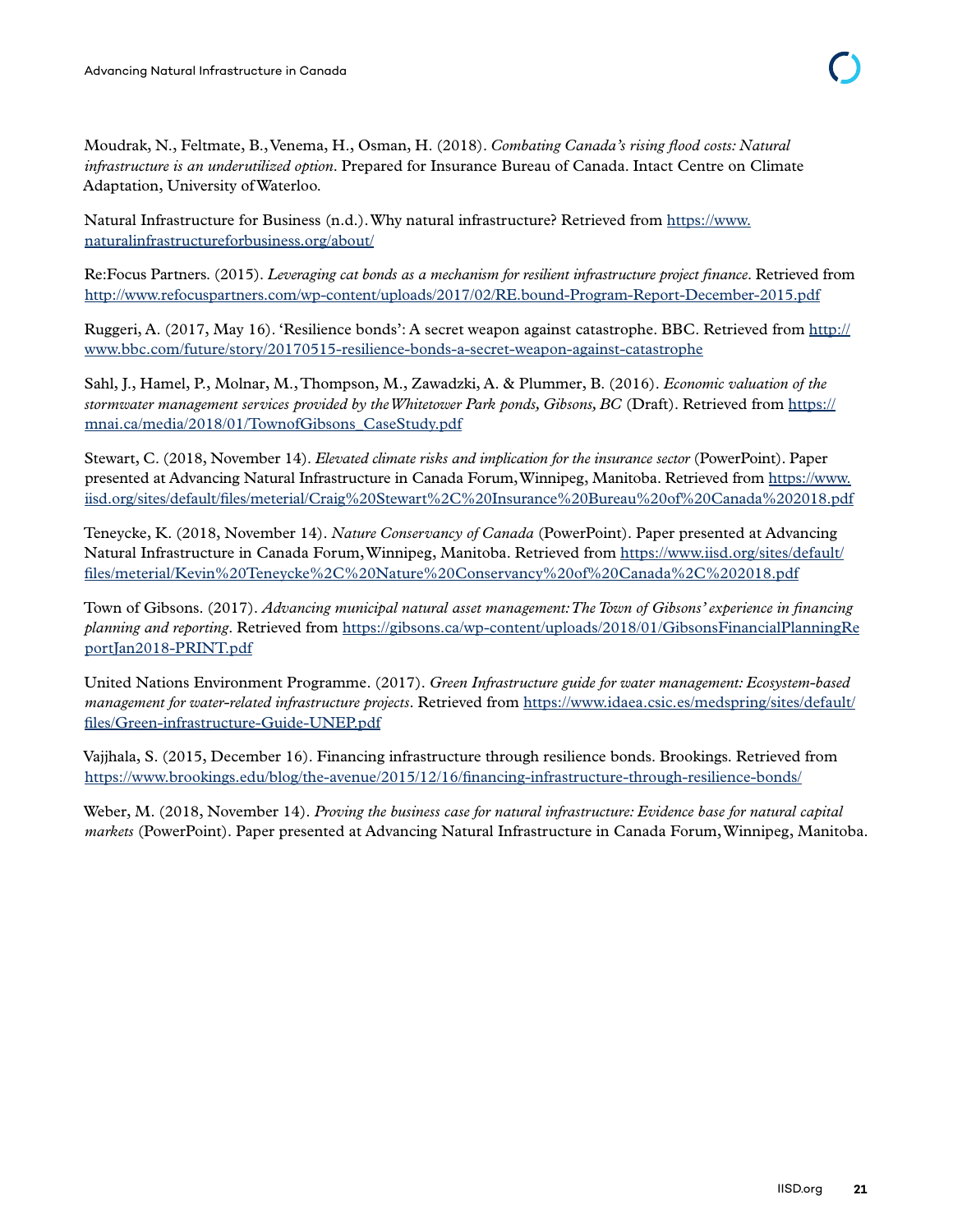# <span id="page-28-0"></span>**Appendix A. List of Event Contributors**

David McLaughlin, Director, Climate Change, Canada, International Institute for Sustainable Development Jane McDonald, Managing Director, International Institute for Sustainable Development Minister Rochelle Squires, Manitoba Minister for Sustainable Development Toby Barrett, MPP, Ontario Craig Stewart, Vice President, Federal Affairs, Insurance Bureau of Canada Natalia Moudrak, Director, Infrastructure Adaptation Program, Intact Centre for Climate Adaptation Andrea Bassi, Senior Associate, International Institute for Sustainable Development Annie Geoffroy, Acting Director, DMAF, Infrastructure Canada Laniel Bateman, Acting Executive Director, Strategic Policy Directorate, ECCC Tara Pratt, Director, Economic Development Programs, Manitoba Strategic Infrastructure Secretariat Mark Hadden, Managing Director and Head, Government Finance, Scotiabank Kevin Teneycke, Director of Conservation, the Nature Conservancy of Canada Thomas Börtzler, VP and chief Innovation Officer, Munich Re Canada Lara Ellis, Vice President, Policy and Partnerships, ALUS Canada Marian Weber, Principal Researcher, InnoTech Alberta Dimple Roy, Director, Water Policy, International Institute for Sustainable Development Tim Sopuck, CEO, Manitoba Habitat Heritage Corporation Stephanie Cairns, Board, Municipal Natural Assets Initiative Colleen Sklar, Executive Director, Winnipeg Metropolitan Region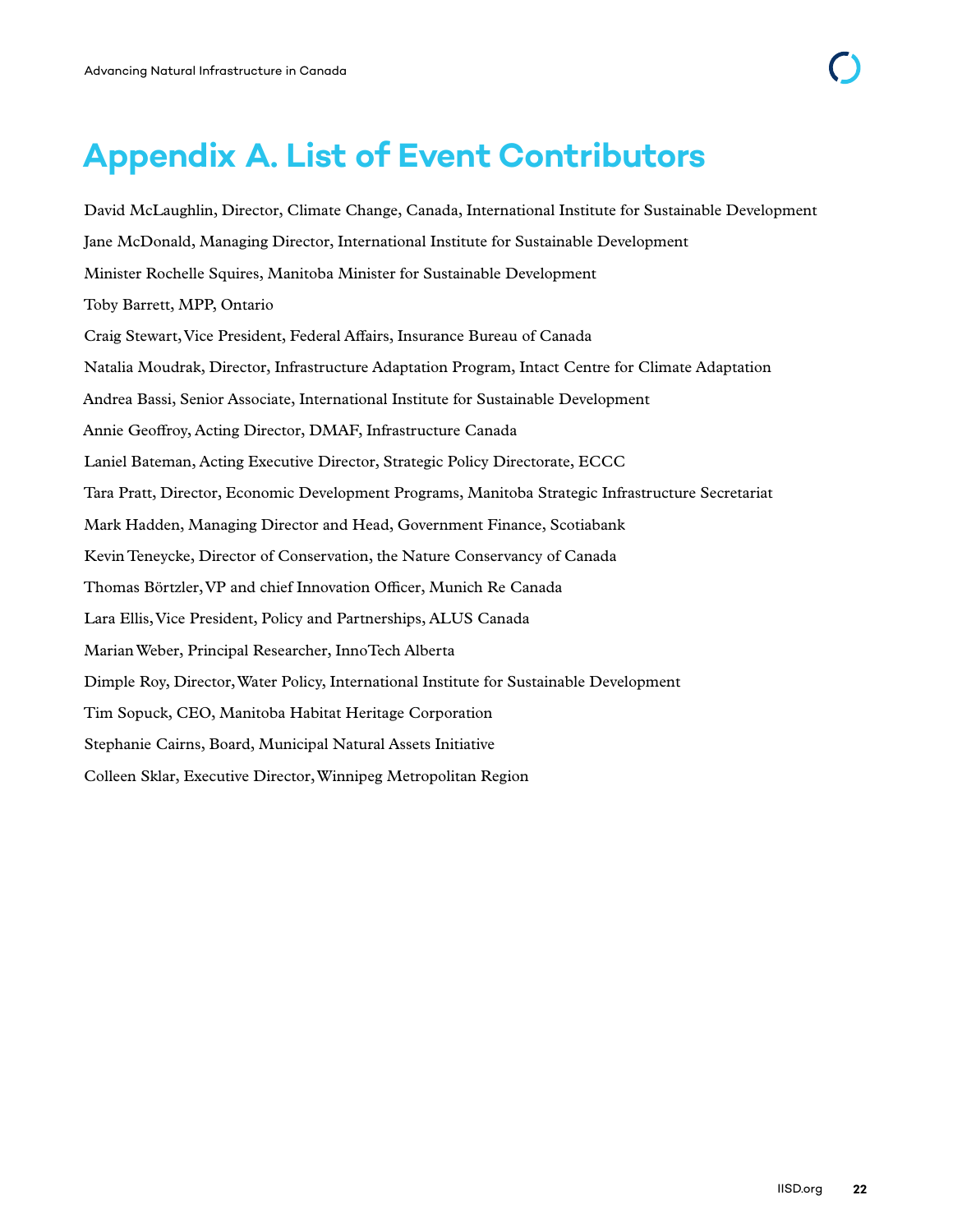# <span id="page-29-0"></span>**Appendix B. List of Event Attendees with Affiliations**

Aaron Freeman, Pivot Strategic Consulting Adrian Vannahme, Province of Manitoba Amanda Karst, Nature United Andrea Bassi, International Institute for Sustainable Development Andrea Lamboo-Miln, Manitoba Strategic Infrastructure Secretariat, Province of Manitoba Andrei Belik, Intact Financial Corporation Annie Geoffroy, Disaster Mitigation and Adaptation Fund, Infrastructure Canada Beth Hunter, McConnell Foundation Bryan Gilvesy, ALUS Canada Christian Judd, Disaster Mitigation and Adaptation Fund, Infrastructure Canada Colleen Sklar, Winnipeg Metropolitan Region Colleen Wilson, Manitoba Agriculture Craig Stewart, Insurance Bureau of Canada Dave Pearce, Canadian Parks and Wilderness Society David McLaughlin, International Institute for Sustainable Development Delaney Hoeppner, Manitoba Sustainable Development Dimple Roy, International Institute for Sustainable Development Elaine Fox, Province of Manitoba Gloria Sengutuvan, International Institute for Sustainable Development Gordon Beal, Chartered Professional Accountants of Canada Grant Wainikka, Insurance Brokers Association of Manitoba Jane MacDonald, International Institute for Sustainable Development Jason Taylor, Scotiabank Jo-Ellen Parry, International Institute for Sustainable Development Karla Guyn, Ducks Unlimited Canada Katherine Monahan, Smart Prosperity Ken Eng, Environment and Climate Change Canada Kendall Thiessen, City of Winnipeg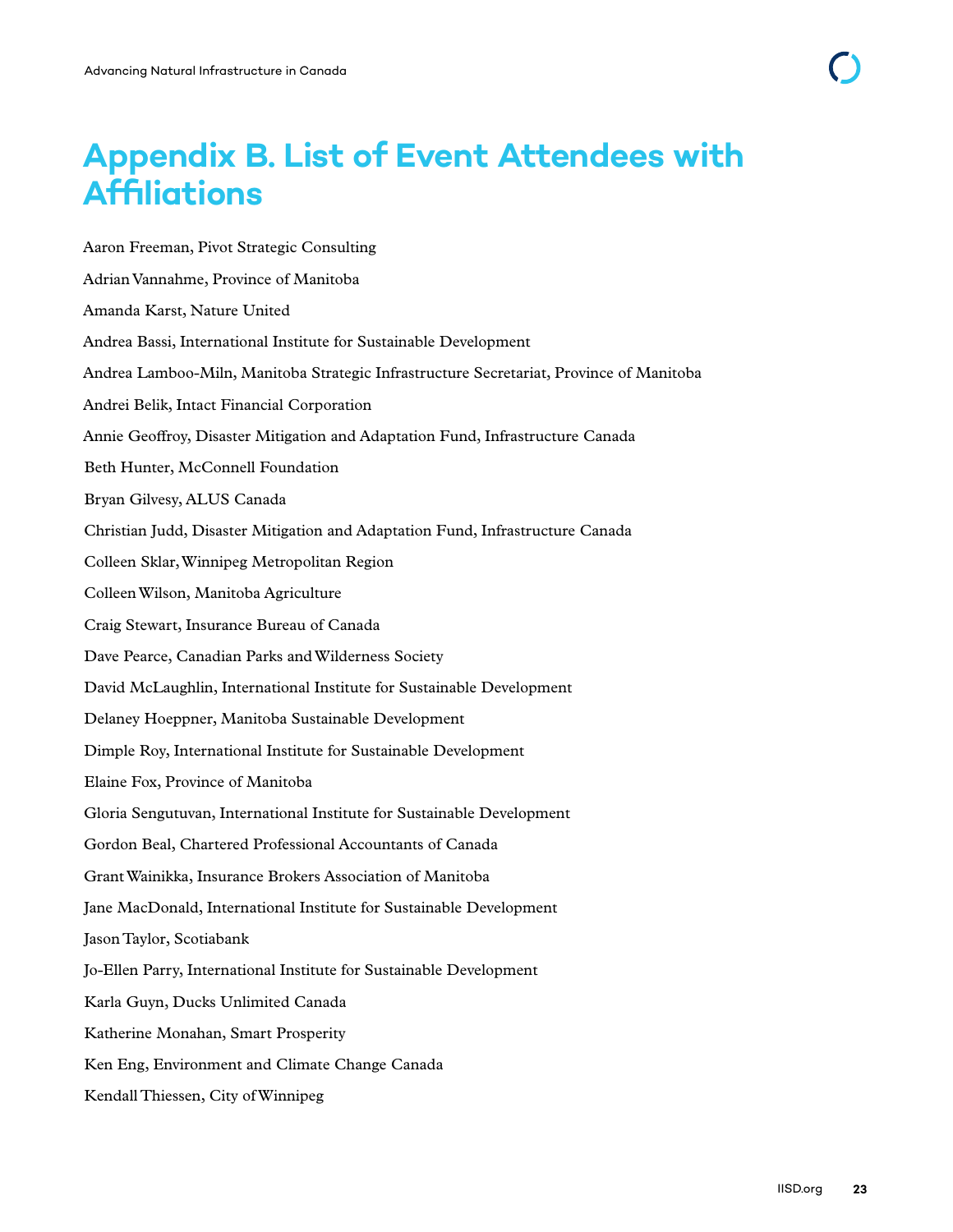| Kevin Teneycke, Nature Conservancy of Canada                                                     |
|--------------------------------------------------------------------------------------------------|
| Kristina Koenig, Manitoba Hydro                                                                  |
| Laniel Bateman, Environment and Climate Change Canada                                            |
| Lara Ellis, ALUS Canada                                                                          |
| Lee Spencer, Insurance Bureau of Canada                                                          |
| Leezann Freed-Lobchuck, Great West Life                                                          |
| Madeline Stanley, International Institute for Sustainable Development                            |
| Margaret Herriman, Max Bell Foundation                                                           |
| Marian Weber, InnoTech Alberta                                                                   |
| Marina Puzyreva, International Institute for Sustainable Development                             |
| Mark Hadden, Scotiabank                                                                          |
| Matthew McCandless, International Institute for Sustainable Development, Experimental Lakes Area |
| Michael Scatliff, Scatliff + Miller + Murray                                                     |
| Natalia Moudrak, Intact Centre of Climate Adaptation                                             |
| Neil Cunningham, Province of Manitoba                                                            |
| Peter Tessier, Insurance Podcast                                                                 |
| Rachael Moltner, Environment and Climate Change Canada                                           |
| Ray Bouchard, Enns Brothers                                                                      |
| Richard Grosshans, International Institute for Sustainable Development                           |
| Rochelle Squires, Manitoba Sustainable Development                                               |
| Ron Bazin, Canadian Wildlife Service                                                             |
| Ryan Boyd, Manitoba Forage and Grasslands Association                                            |
| Sharyn Morris, Great West Life                                                                   |
| Shawn Adams, Manitoba Strategic Infrastructure Secretariat, Province of Manitoba                 |
| Stephanie Cairns, Municipal Natural Assets Initiative and Smart Prosperity Institute             |
| Steve Strang, Red River Basin Commission                                                         |
| Sumeep Bath, International Institute for Sustainable Development, Experimental Lakes Area        |
| Tara Pratt, Manitoba Strategic Infrastructure Secretariat, Province of Manitoba                  |
| Thomas Börtzler, Toronto Munich Reinsurance Company of Canada                                    |
| Tim Sopuck, Manitoba Habitat Heritage Corporation                                                |
| Toby Barrett, Member of Provincial Parliament, Ontario                                           |
| Ute Holweger, Environment and Climate Change Canada                                              |